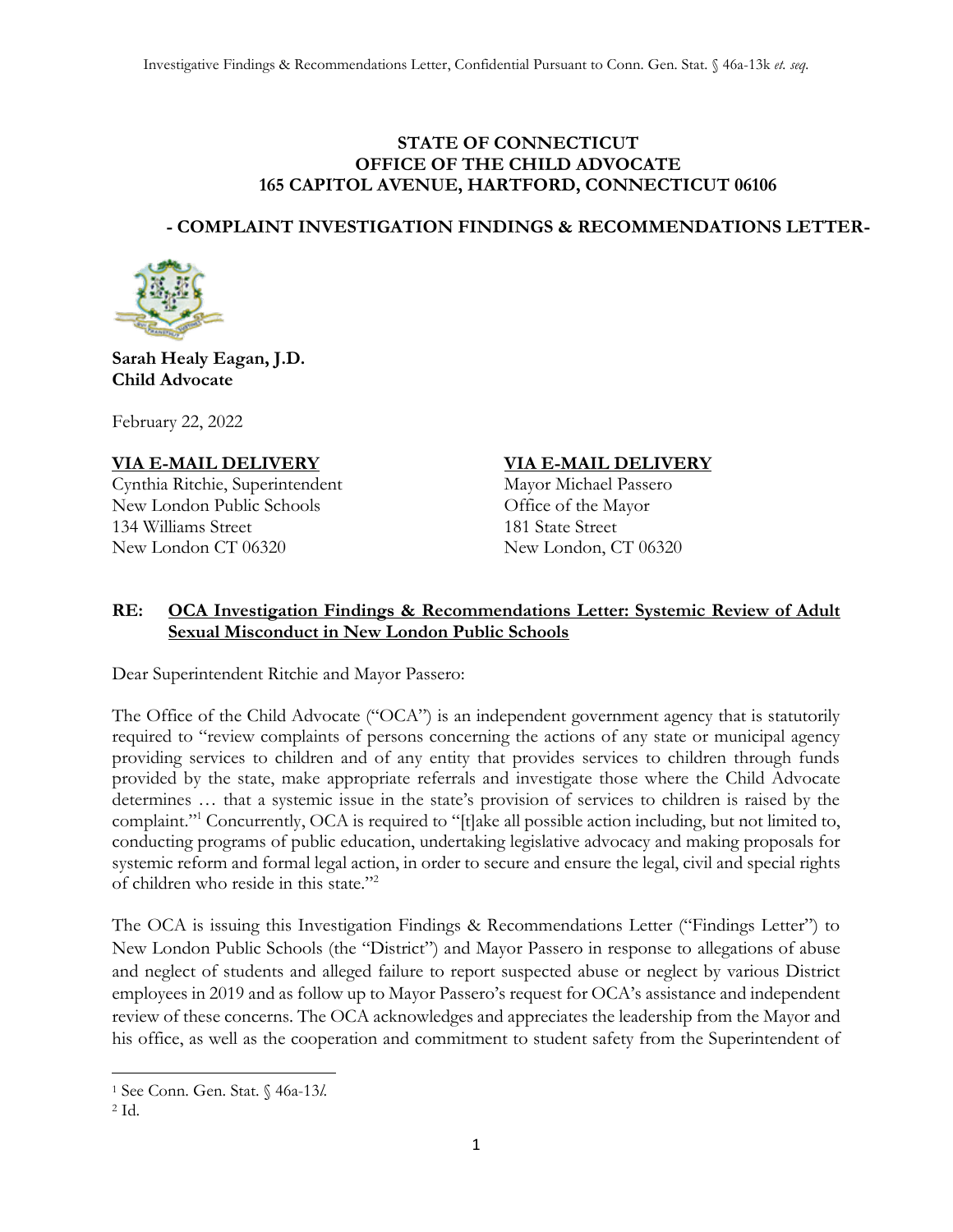Schools, Cynthia Ritchie. Following the issuance of OCA's October 4, 2019, status update letter that provided Mayor Passero with the results of our preliminary review and recommendations, OCA's investigation was paused during the pandemic to shift agency resources to the urgent needs of many Connecticut families. In consideration of the amount of time that has passed since the events that led to this investigation occurred, the OCA is limiting its findings and recommendations to those preliminary issues identified in its October 4, 2019, Letter. OCA is also attaching to this public letter the District's summary of action steps undertaken to improve mandated reporting and abuse prevention across the District.

# **DISTRICT INFORMATION REVIEWED BY OCA**

Pursuant to OCA's Investigation, the District was asked to produce the following information relating to the issues associated with the allegations of abuse through the issuance of a subpoena:

- 1. Mandated reporting training, including information regarding quality assurance activities and discipline for failure to participate in training or report concerns of abuse or neglect.
- 2. Child abuse and neglect prevention activities.
- 3. Educator sexual misconduct prevention.
- 4. Title IX compliance activities and complaints by students and staff.
- 5. Training curriculum for staff and students.
- 6. Certain employee-specific personnel records, job descriptions, supervisory notes, investigation records, human resource activities.

OCA's investigation also included examination of DCF school-based investigations conducted over a three-year period in New London, as well as conversations with various stakeholders across the state regarding sexual abuse in schools.

# **IN 2017, THE FEDERAL GOVERNMENT ISSUED TECHNICAL ASSISTANCE TO STATES TO ADDRESS ADULT SEXUAL MISCONDUCT ("ASM") IN SCHOOLS**

In 2014, the United States Government Accountability Office (GAO) issued a report examining state and federal efforts to prevent adult sexual misconduct towards children in schools. The GAO found that many states wanted more guidance from the federal government regarding prevention of ASM in schools, and that most educators were not required to be trained on child sexual abuse or ASM. In 2017, the United States Department of Education (USDE) developed a technical assistance guide for states, designed to "help school officials, teachers, and parents understand the behaviors that are considered ASM and the effects of ASM on children; [and] describe steps that can be taken by school and district administrators to prevent ASM, such as increased scrutiny in hiring practices and widespread training for school personnel."<sup>3</sup>

The USDE Technical Assistance Guide defines Adult Sexual Misconduct as follows:

<sup>3</sup> *A Training Guide for Administrators and Educators on Addressing Adult Sexual Misconduct in the School Setting, Washington, D.C., 2017.*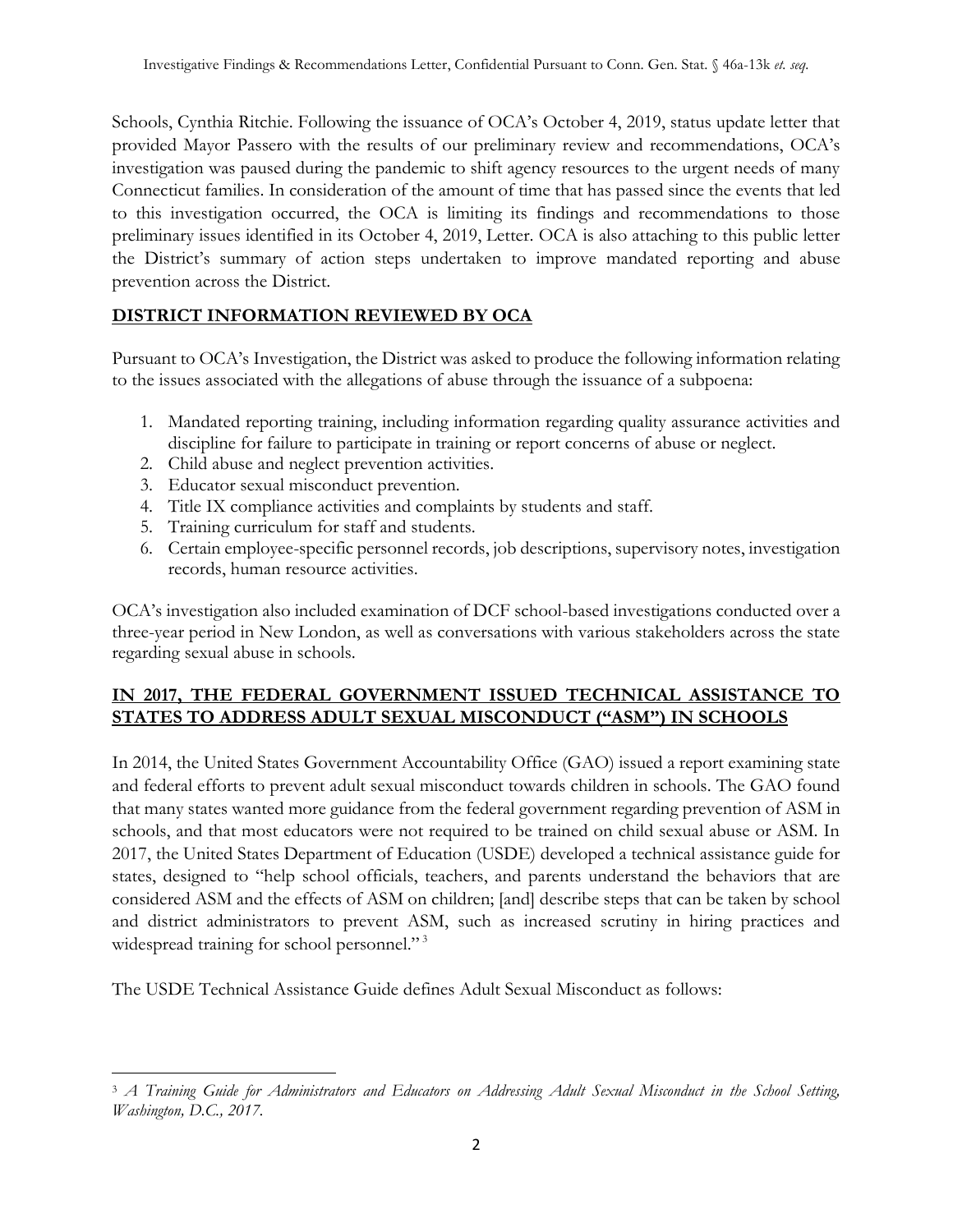- Any sexual activity (physical or not) directed to a child with the purpose of developing a romantic or sexual relationship…. [a]lthough some types of ASM (such as remarks directed to a student) may not be criminal, these actions often violate other laws, regulations, and professional codes of conduct. These 'gray areas' can sometimes be subject to interpretation, which underscores the importance of developing clear policies and procedures on ASM in every school district.
- Examples of inappropriate verbal conduct include sexual comments or questions, jokes, taunting, and teasing… Inappropriate physical conduct includes kissing, hair stroking, tickling, and frontal hugging.<sup>4</sup>
- Illegal conduct is characterized as by physical sexual contact between an adult and a child under the age of 18. Specifically, this conduct includes sexual contact, genital contact, groping, fondling, touching, kissing, and sexual hugging. Exhibitionism, or showing one's genitals in public, as well as showing children images of sexual activity, are often, although not always, illegal. Child pornography, sextortion, and other examples of child exploitation conducted by adults in an online setting are also illegal according to various state and federal laws.<sup>5</sup>

**ASM often begins with what are known as "grooming" behaviors**, which allow an adult to "test their targets' silence," as well as test the boundaries and knowledge of other adults around the child.<sup>6</sup> Grooming may involve paying special attention to the child, complimenting them, making the child feel special, spending time in nonsexual ways with the child, all to test the child and prepare them for more overt sexual overtures.<sup>7</sup> Grooming may go on for weeks or even years before illegal conduct takes place.

The Vermont child welfare agency has a website dedicated to grooming awareness and resources, and warns that "grooming usually begins with behaviors that do not even seem inappropriate," such as telling inappropriate jokes, rubbing a child's back, or tickling them, and that the adult may try to connect and empathize with a child, telling them they "know how it is to need a friend."<sup>8</sup> The child is then gradually de-sensitized by the adult to increasingly inappropriate behaviors, through accidental sexual touching, which confuses the child about intimacy and boundaries between adults and children.<sup>9</sup> Compounding the abuse, the adult may prey on the child's own sense of fear and shame to keep them silent and continue the mistreatment. With older children, adult perpetrators may commiserate with the child, share common interests, allow the child to break rules and other boundaries, give gifts and

<sup>4</sup> Id. at 4.

<sup>5</sup> Id.

<sup>6</sup> USDE Guide *supra* n. 4 at 8.

<sup>7</sup> Id.

<sup>8</sup> Vermont Agency of Human Services, Department of Children and Families, *The Grooming Process*, found on the web at: [https://dcf.vermont.gov/prevention/stepup/educate/grooming.](https://dcf.vermont.gov/prevention/stepup/educate/grooming) <sup>9</sup> Id.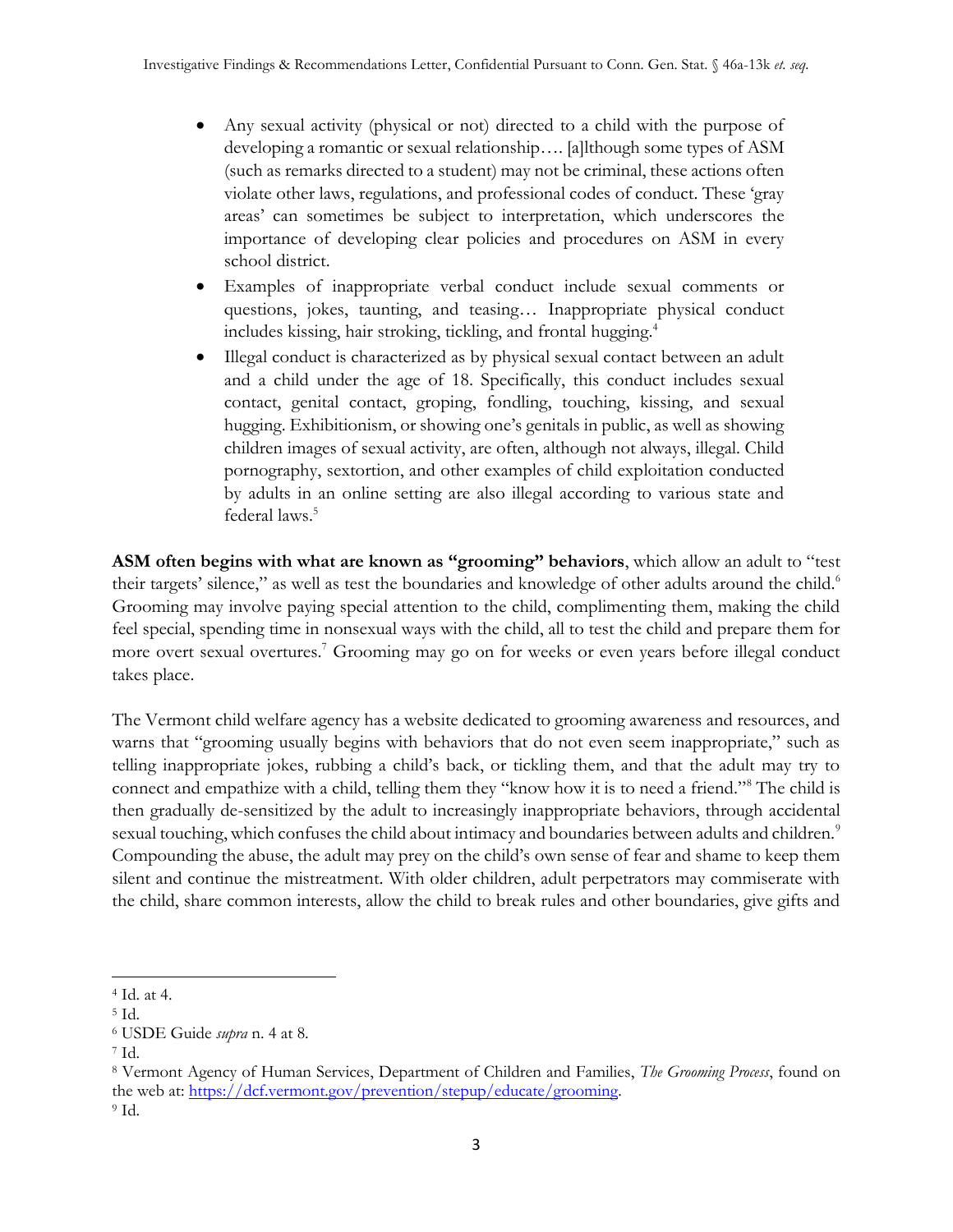communicate with the child through social media or other mechanisms outside the eyes of school personnel or parents.<sup>10</sup>

According to experts cited by the U.S. Department of Education, ASM "is detrimental to children's physical, psychological, and academic well-being, as well as to their behavioral development," and the U.S. Centers for Disease Control identify child maltreatment generally as a "serious public health concern."<sup>11</sup> Significant percentages of victimized students have reported that they responded to ASM by avoiding the adult/s, not going to school, not talking in class, or being afraid in school.<sup>12</sup>

**The USDE recommends that training regarding ASM with students be "mandatory for all school personnel who have direct contacts with students**. This ensures that all members of the school community hear the same messages and are knowledgeable about the school's policy… [Training] should serve as the foundation of Adult Sexual Misconduct prevention and response. Requiring that staff members read a handbook of policies and procedures on Adult Sexual Misconduct prevention will not achieve the intended results."<sup>13</sup>

# **PREVALENCE OF CHILD SEXUAL ABUSE IN CHILD-SERVING ORGANIZATIONS**

The 2014 GAO Report referenced statistics that nearly 9.6% of students are "victims of sexual abuse by school personnel—such as teachers, principals, coaches, and school bus drivers—sometime during their school career."<sup>14</sup> (Connecticut does not collect and publish state-specific data on these concerns.). The GAO cautioned that the true prevalence of sexual abuse/maltreatment by school personnel "remains unknown," because many cases are unreported.<sup>15</sup> In a nationwide survey of 8th to 11th graders conducted in 2004, nearly 7% of students reported having been the recipient of unwanted physical sexual contact from an adult in their school; and nearly 10% of students reported being the victim of educator sexual misconduct without touching, including sharing of pornography, sexual talk, or sexual exhibitionism (Shakeshaft, 2004).

# **CHILDREN WITH DISABILITIES ARE PARTICULARLY VULNERABLE TO PHYSICAL, EMOTIONAL, AND SEXUAL ABUSE.**

Many child-serving organizations, including schools, are not aware that children with disabilities, particularly children with behavioral and mental health support needs and children with intellectual disabilities are at heightened risk of child abuse and neglect.

According to the USDE:

**Children with disabilities are almost three times more likely than their disability-free peers to become Adult Sexual Misconduct targets, and those with intellectual and mental health disabilities appear to be most at risk**. **This** 

<sup>10</sup> Id.

<sup>11</sup> Id. at 6.

<sup>12</sup> Id. at 7.

<sup>13</sup> U.S.D.E. Guide, *supra* n. 4 at 33 (emphasis in original).

<sup>14</sup> United States Government Accountability Office, *Federal Agencies Can Better Support State Efforts to Prevent and Respond to Sexual Abuse by School Personnel* (2014) at 1, found on the web at: <https://www.gao.gov/assets/670/660375.pdf> (hereinafter GAO Report).

<sup>15</sup> Id. United States Department of Education, Office for Civil Rights "Sexual Harassment, It's *Not* Academic," (Sept., 2008) found on the web at [http://www2.ed.gov/about/offices/list/ocr/docs/ocrshpam.pdf,](http://www2.ed.gov/about/offices/list/ocr/docs/ocrshpam.pdf) pg. 4.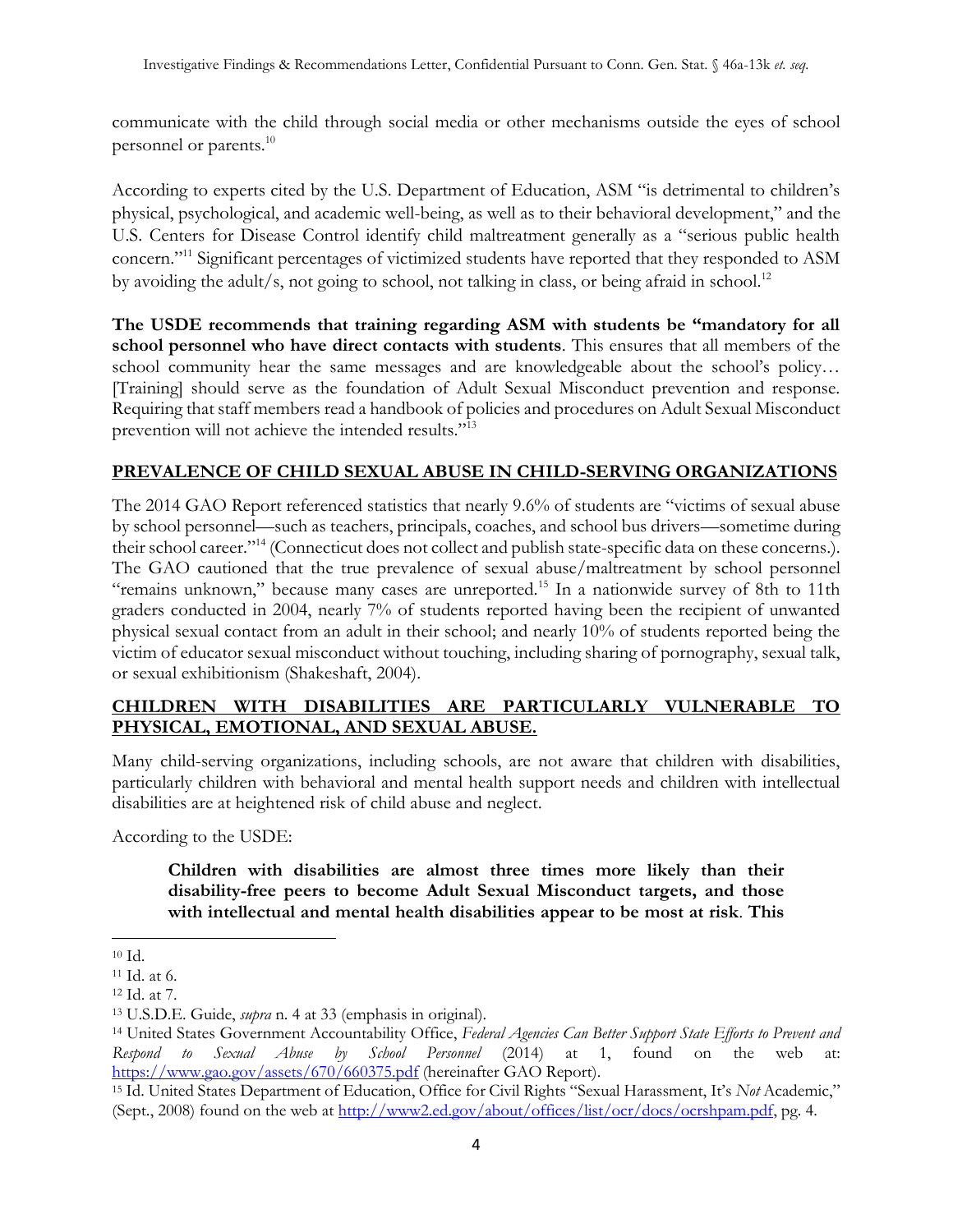## **problem is compounded when a disability interferes with a child's ability to report abuse to an adult.**<sup>16</sup>

It is critical that the State Department of Education and Connecticut school districts' training curriculum, practices, and protocols are responsive to these serious risks.

## **FEDERAL LAW REQUIRES DISTRICTS TO EFFECTIVELY PREVENT AND RESPOND TO SEXUAL DISCRIMINATION, INCLUDING HARASSMENT AND ABUSE**

When a school accepts federal financial assistance, it takes on responsibilities to comply with Title IX of the Education Amendments of 1972 (Title IX), which prohibits discrimination based on sex in education programs and activities in federally funded schools at all levels.<sup>17</sup> Title IX requires school districts to take steps to prevent, identify, and respond to complaints of sexual harassment and discrimination. Districts must have Title IX Coordinators whose contact information is publicly available and who are trained to respond to concerns, whether formally or informally made, about sexual harassment.

The 2020 amendments to Title IX define sexual harassment to include certain types of unwelcome sexual conduct, sexual assault, dating violence, domestic violence, and stalking. Sexual harassment means conduct on the basis of sex that satisfies one or more of the following: (1) An employee of the [school] conditioning the provision of an aid, benefit, or service of the recipient on an individual's participation in unwelcome sexual conduct; (2) Unwelcome conduct, determined by a reasonable person to be so severe, pervasive, and objectively offensive that it effectively denies a person equal access to the school's education program or activity; or (3) 'Sexual assault' as defined in 20 U.S.C.  $1092(f)(6)(A)(v)$ , 'dating violence' as defined in 34 U.S.C.  $12291(a)(10)$ , 'domestic violence' as defined in 34 U.S.C. 12291(a)(8), or 'stalking' as defined in 34 U.S.C.  $12291(a)(30).^{18}$ 

The law provides that "[a]n effective denial of equal access to educational opportunities may include skipping class to avoid a harasser, a decline in a student's grade point average, or having difficulty concentrating in class. Examples of specific situations that likely constitute effective denial of equal access to educational opportunities also include a third grader who starts bed-wetting or crying at night due to sexual harassment, or a high school wrestler who quits the team but carries on with other school activities following sexual harassment."<sup>19</sup> The federal Office for Civil Rights specifically advises that "[s]chools may wish to include these and other examples in their internal policies, training, and communications to students and employees to help illustrate this concept," and that schools provide training to their Title IX personnel to "accurately identify situations that require a response under Title IX."<sup>20</sup>

<sup>17</sup> *See* U.S. Dep't of Edu., Office for Civil Rights, *Revised Sexual Harassment Guidance: Harassment of Students by School Employees, Other Students, or Third Parties* (January 19, 2001), [http://www.ed.gov/ocr/docs/shguide.html.](http://www.ed.gov/ocr/docs/shguide.html) (available in PDF, [http://www2.ed.gov/about/offices/list/ocr/docs/shguide.pdf\)](http://www2.ed.gov/about/offices/list/ocr/docs/shguide.pdf). <sup>18</sup> <https://www2.ed.gov/about/offices/list/ocr/docs/202107-qa-titleix.pdf>

<sup>16</sup> USDE Technical Assistance Guide (2017)

<sup>19</sup> Id.

<sup>20</sup> Id.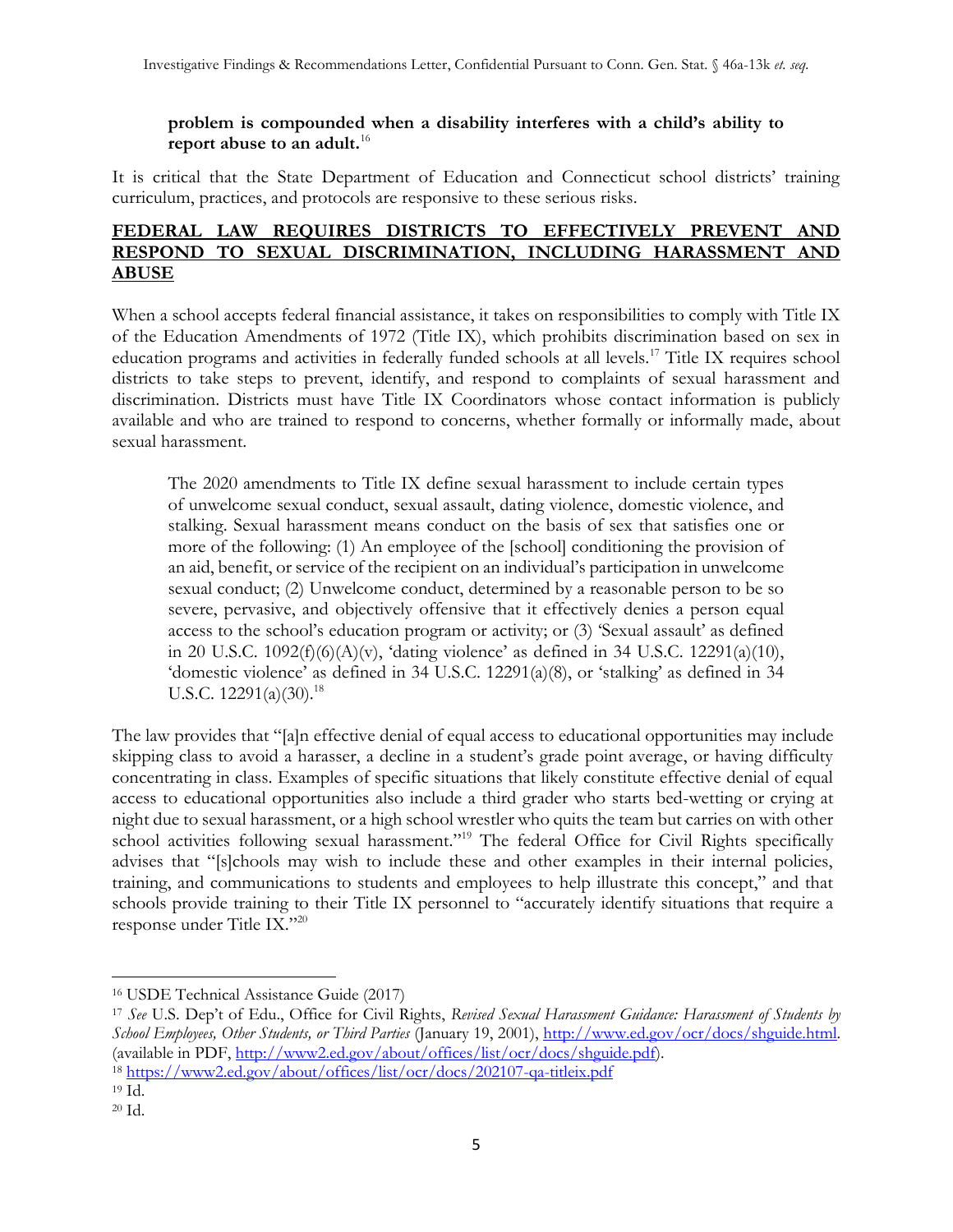*Notice of Title IX concerns may come in a variety of forms to school district personnel.* According to OCR, "[t]his means that [school employees] may receive notice through an oral report of sexual harassment by a complainant or anyone else, a written report, through personal observation, through a newspaper article, through an anonymous report, or through various other means."<sup>21</sup> OCR emphasizes that "a school must respond whenever any school employee has notice of sexual harassment. This includes notice to a teacher, teacher's aide, bus driver, cafeteria worker, counselor, school resource officer, maintenance staff worker, coach, athletic trainer, or any other school employee."<sup>22</sup>

Relevant to all school districts is that the law requires that a district respond to allegations of Title IX misconduct even if is not certain that the harassment occurred, underscoring that "actual knowledge refers to notice of conduct that *could* constitute sexual harassment."<sup>23</sup>

After receiving notice of possible Title IX misconduct, a district must "respond promptly in a manner that is not deliberately indifferent." <sup>24</sup> According to OCR:

The District's Title IX Coordinator must promptly contact the complainant to discuss the availability of supportive measures, regardless of whether a formal complaint is filed, and to explain the process for filing a formal complaint. A school has discretion and flexibility to determine which supportive measures are appropriate. The preamble states that a school must consider each set of unique circumstances" to determine what individualized services would be appropriate based on the "facts and circumstances of that situation. Examples of supportive measures include "counseling, extensions of deadlines or other course related adjustments, modifications of work or class schedules, campus escort services, mutual restrictions on contact between the parties, changes in work or housing locations, leaves of absence, increased security and monitoring of certain areas of the campus, and other similar measures."<sup>25</sup>

# **CT LAW REQUIRES SCHOOL DISTRICTS TO EDUCATE STAFF AND STUDENTS ABOUT SEXUAL ABUSE AND ASSAULT PREVENTION**

In accordance with current state law, school district's sexual abuse and assault awareness and prevention program must include:

(1) For teachers, instructional modules that may include, but not be limited to, (A) training regarding the prevention and identification of, and response to, child sexual abuse and assault, and (B) resources to further student, teacher and parental awareness regarding child sexual abuse and assault and the prevention of such abuse and assault

<sup>21</sup> Id.

<sup>22</sup> Id.

<sup>23</sup> Id. (emphasis added.)

<sup>24</sup> Id.

<sup>25</sup> https://www2.ed.gov/about/offices/list/ocr/docs/202107-qa-titleix.pdf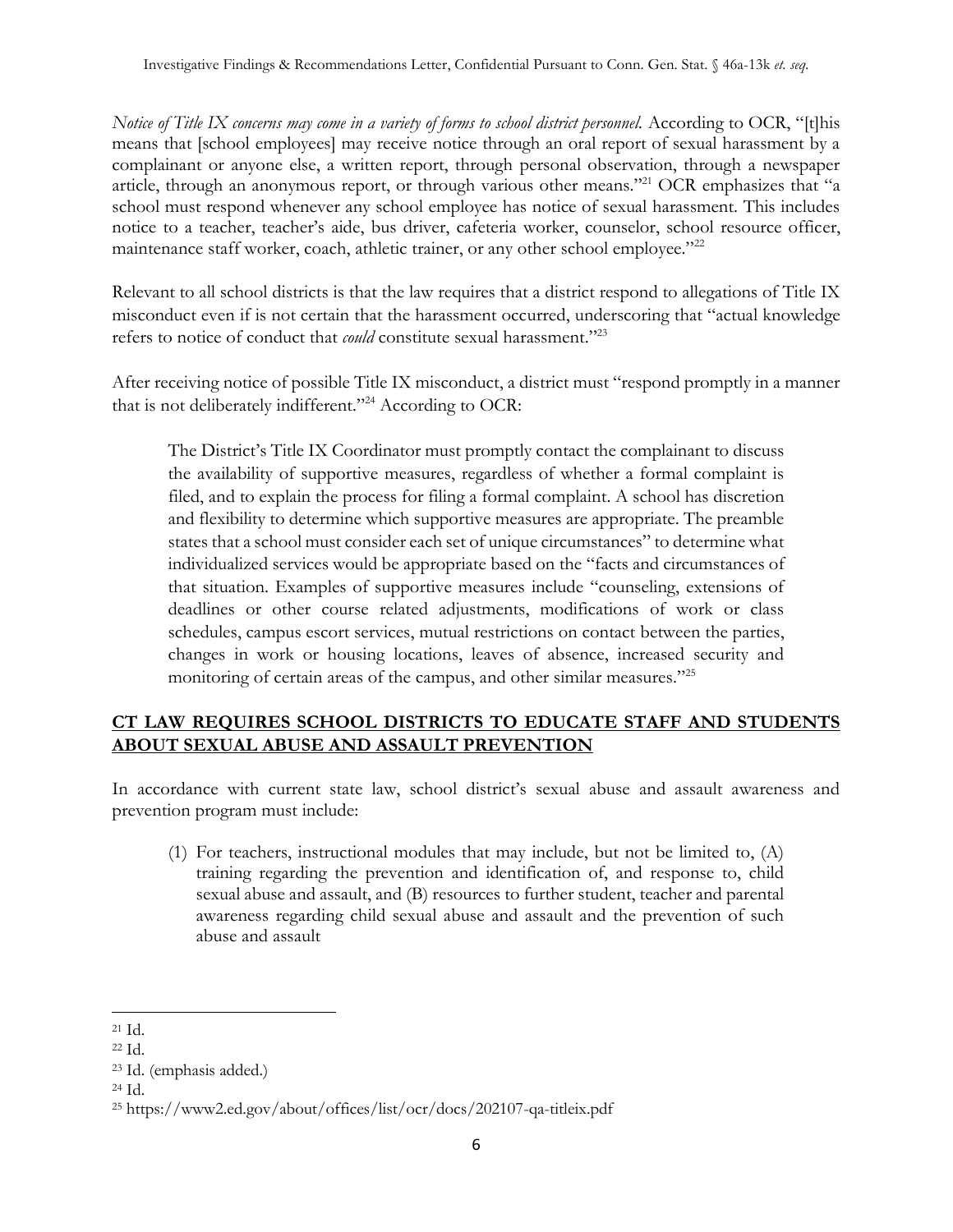- (2) For students, age-appropriate educational materials designed for children in grades kindergarten to twelve, inclusive, regarding child sexual abuse and assault awareness and prevention that may include, but not be limited to, (A) the skills to recognize (i) child sexual abuse and assault, (ii) boundary violations and unwanted forms of touching and contact, and (iii) ways offenders groom or desensitize victims, and (B) strategies to (i) promote disclosure, (ii) reduce self-blame, and (iii) mobilize bystanders; and
- (3) A uniform child sexual abuse and assault response policy and reporting procedure that may include, but not be limited to, (A) actions that child victims of sexual abuse and assault may take to obtain assistance, (B) intervention and counseling options for child victims of sexual abuse and assault, (C) access to educational resources to enable child victims of sexual abuse and assault to succeed in school, and (D) uniform procedures for reporting instances of child sexual abuse and assault to school staff members.<sup>26</sup>

In 2016, SDE published Guidelines to assist school districts with implementation of their sexual abuse and assault awareness and prevention programs.<sup>27</sup> Those Guidelines were a result of partnerships with the Connecticut Department of Public Health, sexual assault crisis centers across Connecticut, Connecticut Association of Public School Superintendents, Connecticut Association of Boards of Education, children's mental health professionals, teachers, The United Way, numerous Connecticut nonprofit children's advocacy organizations, and the University of Connecticut.

The Guidelines were distributed along with a joint memorandum issued by SDE, DCF and the Alliance to all school districts and address the following topic areas:

- **Overview of Sexual Violence**: articulates the rationale for engaging students, parents and schools in the prevention and awareness of sexual abuse and assault, including national and state statistics, definitions, common misconceptions and a brief discussion on primary prevention strategies.
- **Implementation & Teaching Considerations:** provides recommendations for implementing sexual assault and abuse awareness and prevention programs as required by Connecticut General Statutes Sec. 17a-101q.
- **Sexual Assault & Abuse Awareness & Prevention Curriculum Framework:** provides a framework to assist school districts in identifying or writing developmentally- and ageappropriate curricula and other educational materials designed for students in grades kindergarten to 12. (includes: core concepts in sexual mistreatment, grooming, harassment, abuse, assault, and exploitation in all grades beginning in Grade 1).
- **Policy Guidance:** provides policy recommendations for receiving sexual abuse and assault disclosures and reporting procedures.
- **Recommended Resources:** contains national and state resources that may be used for professional development, curriculum and policy development, and programs and services.

<sup>26</sup> Conn Gen. Stat. § 17a-101q.

<sup>27</sup> *[Statewide K-12 Sexual Assault & Abuse Prevention & Awareness Program Guidelines](https://portal.ct.gov/SDE/Publications/Statewide-K12--Sexual-Assault-Abuse--Prevention-Awareness--Program-Guidelines)* (2016).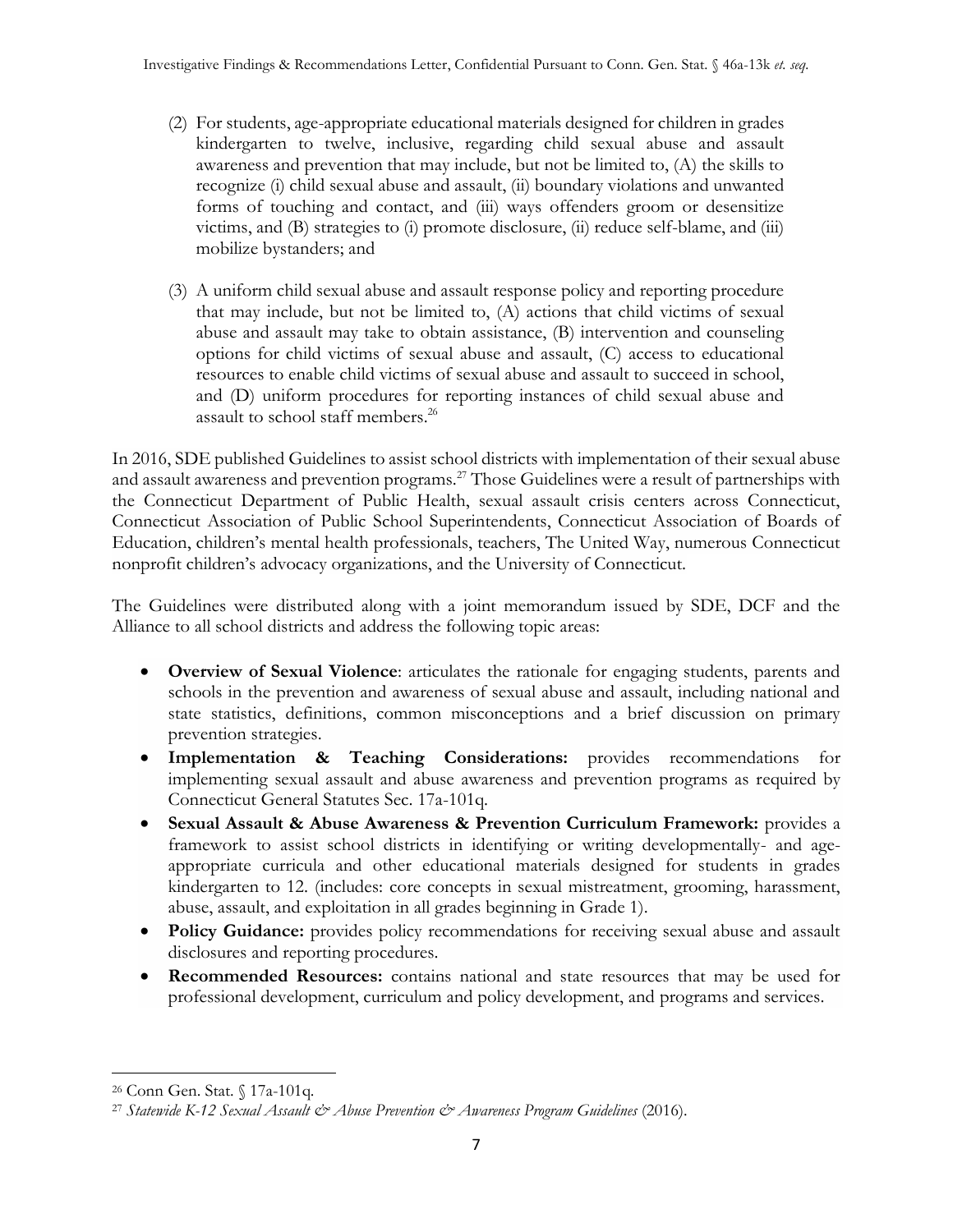While the Guidelines are important and helpful, OCA notes that they did not expressly address ASM within schools, nor did the Guidelines provide detailed direction to districts regarding the integration of state law and federal Title IX requirements. It will be important to address the need for integrated and comprehensive technical support on these critical topics going forward.

# **STATE LAW REQUIRES MANDATED REPORTING OF SUSPECTED CHILD ABUSE AND NEGLECT**

**"Reasonable Cause to Suspect" child abuse or neglect is the legal standard for mandated reporting.** Federal and state law require mandated reporters—certain categories of individuals whose employment or role in the community involves being around children and families—who have "reasonable cause to suspect or believe" that a child has been abused or neglected to take steps to protect that child from further abuse by reporting his/her concerns to DCF or law enforcement.<sup>28</sup> Such reports must be made "as soon as practicable but not later than twelve hours after the mandated reporter has reasonable cause to suspect or believe that a child has been abused or neglected or placed in imminent risk of serious harm, by telephone or in person" to DCF or a law enforcement agency. Conn. Gen. Stat. § 17a-101b.

**Mandated reporters are neither required nor expected to conduct his/her own investigation into suspected child abuse.<sup>29</sup>** That long-standing principle has been codified in the child welfare statutes, "a mandated reporter's suspicion or belief may be based on factors including, but not limited to, observations, allegations, facts or statements by a child, victim, as described in subdivision (2) of subsection (a) of this section, or third party. Such suspicion or belief does not require certainty or probable cause."<sup>30</sup> Nor do the mandatory reporting laws contain any requirement that the abuser and/or victim be specifically identified at the time the report is made by the reporter.

## **STATE LAW REQUIRES SCHOOL DISTRICTS TO CONDUCT BACKGROUND CHECKS OF PROSPECTIVE EMPLOYEES, INCLUDING CONTACT WITH PREVIOUS EMPLOYERS**

Connecticut law includes requirements for hiring staff employed at child serving educational institutions, including Conn. Gen. Stat. §§10-221d and 10-222c. The provisions in those statutes are intended to protect students from potential abuse by ensuring that child serving educational institutions conduct relevant background checks on certain applicants, including those applicants who would have direct contact with students.

Background checks include state and national criminal history (including any pending charges) and Department of Children and Families Child Abuse and Neglect Registry. Failure to disclose previous criminal history can result in termination. Conn. Gen. Stat. § 10-221d.

<sup>28</sup> Conn. Gen. Stat § 17a-90 *et. seq.*

<sup>&</sup>lt;sup>29</sup> "Nothing in the [child welfare] Statutes requires a mandated reporter to undertake such further investigation. [Conn. Gen. Stat.  $\int 17a-101g(a)$ ] provides that the investigation will be made by the agency receiving the report, not by the reporting [individual]." *Morales v. Kagel*, 58 Conn. App. 776, 781–82 (2000)(concluding that the reporter "did not owe a duty to the plaintiff to investigate the accusations against him prior to making a good faith report [to DCF]").

<sup>30</sup> Conn. Gen. Stat. § 17a-101a(d). Subsection 17a-101a(d) was added in 2015.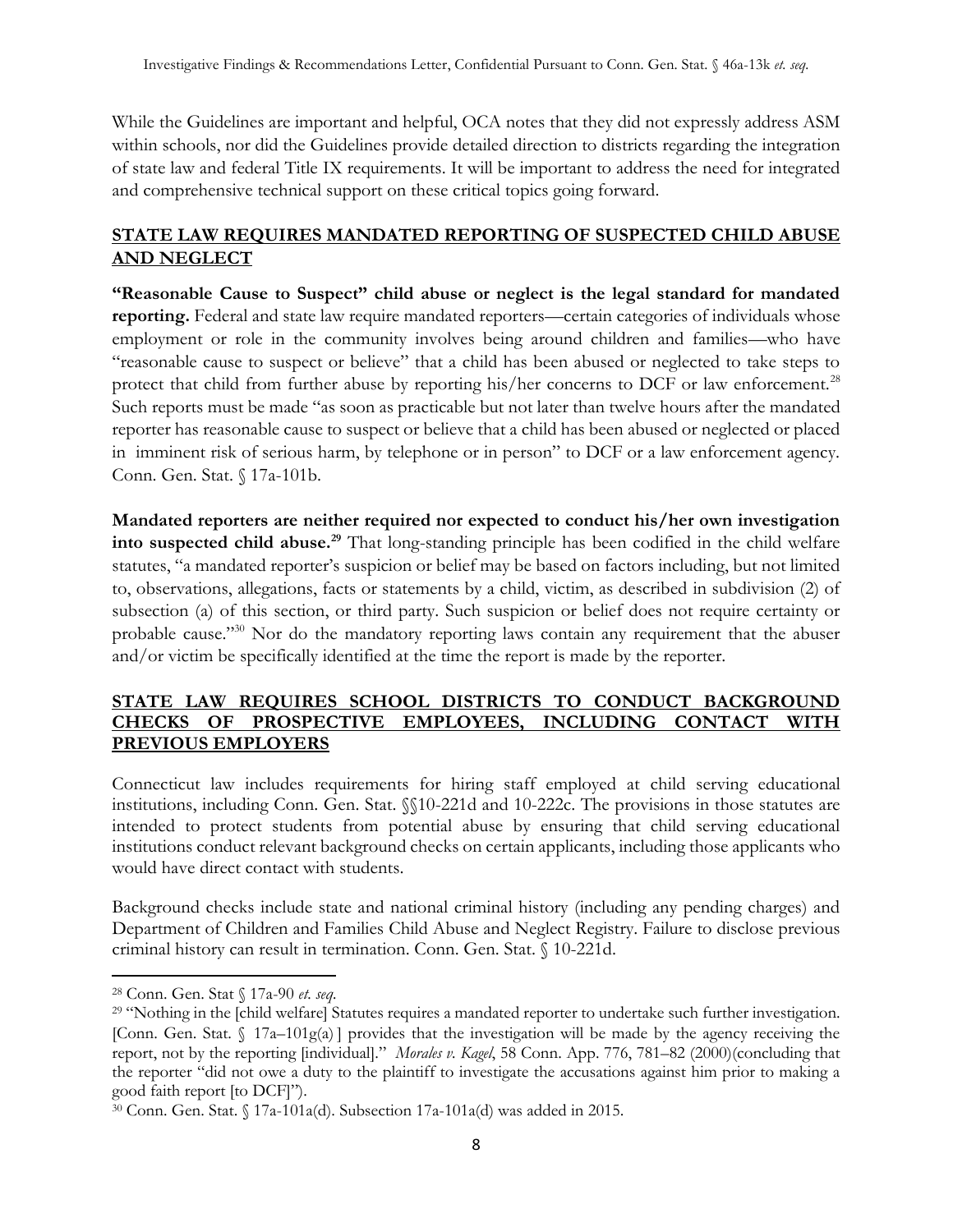Additional protections are in place for applicants who will have "direct student contact" including having the applicant authorize contact between potential and previous employers and release of relevant records related to employment with such previous employers and the State Department of Education. Applicants are also required to provide certain disclosure of any substantiated allegations of abuse by the Department of Children and Family. Additional disclosures are required for any applicant who resigned or was disciplined, including termination during certain investigatory activities related to child abuse, neglect, or sexual misconduct. Child serving educational institutions are required to review the entire employment history of the applicant. That review includes "[p]rior to offering employment to an applicant, a local or regional board of education, council, operator or supervisory agent shall make a documented good faith effort to contact each current and any former employer that was a local or regional board of education, council, operator or supervisory agent or if such employment otherwise caused the applicant to have contact with children of the applicant in order to obtain information and recommendations which may be relevant to the applicant's fitness for employment, provided such effort shall not be construed to require more than three telephonic requests made on three separate days." Conn. Gen. Stat. § 10-222c.

# **NEW LONDON-CASE SPECIFIC FACTS AND FINDINGS: VIOLATIONS OF STATE LAW REGARDING HIRING PRACTICES, MANDATED REPORTING, AND A FAILURE TO COMPLY WITH FEDERAL TITLE IX REQUIREMENTS**

In 2019, two District employees, Jevon Elmore and Corriche Gaskin, were accused of sexual abuse of students enrolled in the District. Corriche Gaskin was formally charged with multiple crimes, including Sexual Assault 2<sup>nd</sup> Degree; Illegal Sexual Contact; Risk of Injury to Child; Illegal Possession of Child Porn 3rd Degree; Voyeurism with Malice; Disseminate Voyeurism Material and Risk of Injury to Child. Jevon Elmore was formally charged with Sexual Assault in the 2nd degree. Both employees were New London High School graduates; Gaskin in 2004 and Elmore in 1995.

# JEVON ELMORE

In September 2018, Jevon Elmore was employed at the District as a substitute paraprofessional and then advanced to a permanent paraprofessional position working with students with disabilities in a contained classroom located at the Bennie Dover Jackson Middle School. Elmore passed the ParaPro Assessment Exam, which is a prerequisite for becoming a school district paraprofessional educator and was also employed as a track coach at New London High School.

In addition to the paraprofessional position, In March of 2019, Elmore applied for several Track coaching positions and sought a Temporary Emergency Coaching Permit from the State Department of Education.

## Allegations of Physical Abuse

Only months after Elmore was hired, in January of 2019, there were allegations that he dragged a 12 year-old student with Down Syndrome by the arm in the hallway. He was immediately put on administrative leave and a report was made to DCF. Following a meeting between the District and DCF in which those allegations were reviewed, Elmore was permitted to return to his position on February 26, 2019. **Elmore was cautioned to "exercise extreme care while interacting with students. Continue to utilize the certified staff in the building to support you with challenging**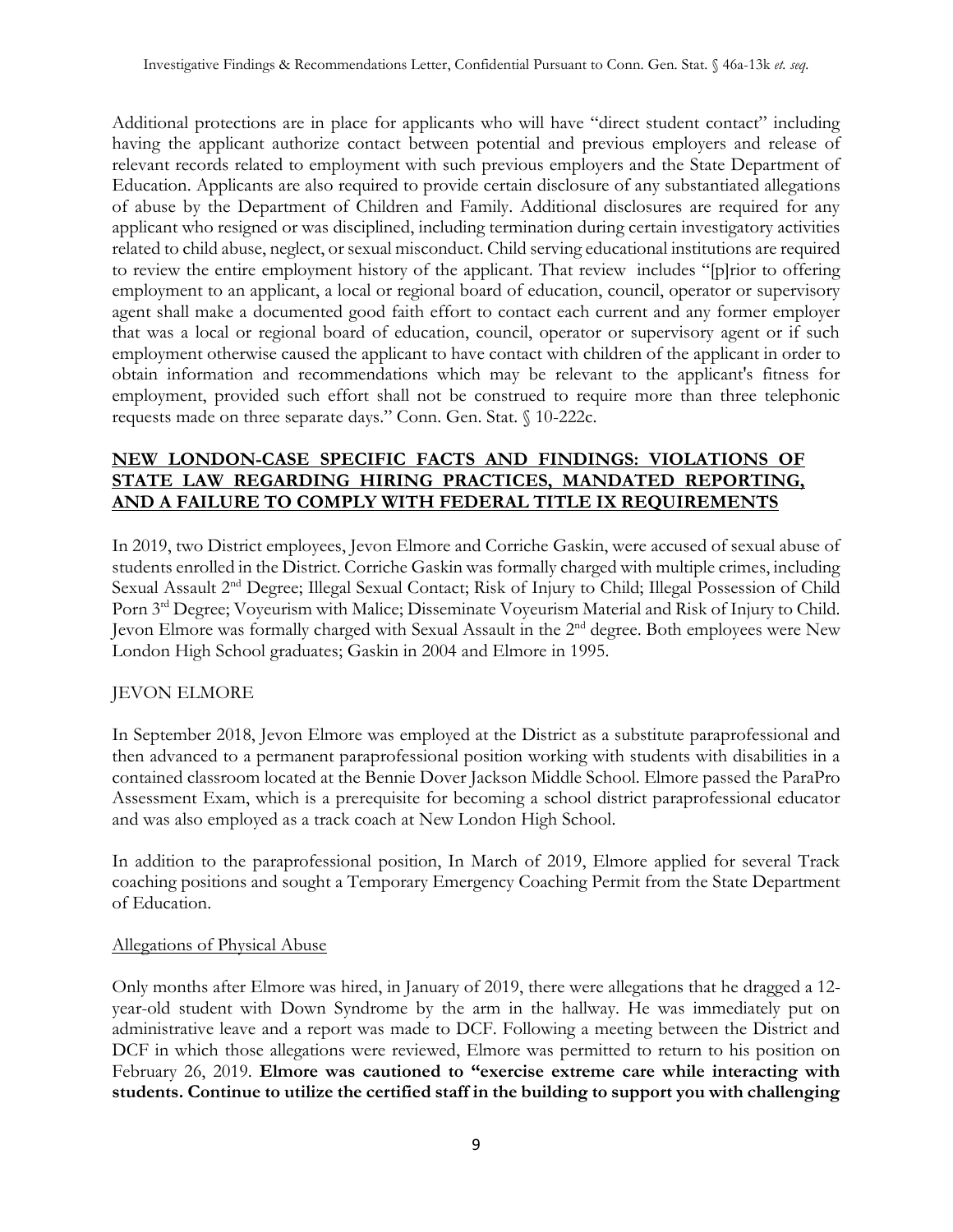## **situations and difficult student behaviors. In the coming weeks, additional Handle With Care training will be provided to you to further your professional skills**."

On March 8, 2019, Elmore received a certificate for completing the Handle With Care training. According to the training curriculum developer, Handle with Care Training "is designed to train professionals on safely managing behaviorally challenged children and adults, including those with disruptive, aggressive and self-destructive behaviors. The program teaches staff to develop and use their management and relationship skills to reduce tension and create and maintain a calm and safe environment for all."<sup>31</sup>

There is no documentation that Mr. Elmore was provided with behavioral support, prevention, or intervention strategies prior to being assigned to work with vulnerable students. The dearth of preservice training and experience creates a risk of harm for students with disabilities.

### Allegations of Sexual Abuse

In March 2019, allegations were made that Elmore was having sexual relations with a District high school student. The District reported the suspected sexual abuse to DCF and placed Elmore on administrative leave. The alleged victim denied the accusations at the time. There is no documentation that the District notified or involved its Title IX Coordinator consistent with federal regulatory requirements. **Elmore was cautioned however by the District to "exercise extreme caution when interacting with students" and permitted to return to his position**. A staff member told Elmore in March of 2019 to start a new Instagram account and not allow student followers. There is no record that Elmore was provided with training regarding the District's Title IX policies or any further counseling or training regarding boundaries and protocols for interacting with students.

In May 2019, allegations were again made that Elmore was having sexual relations with students, had previously dated a 16-year-old student that he "trained", had an Instagram account with student followers and referred to a particular student that he had sex with as "quick hit." As reported to DCF, a student stated that in the spring/summer of 2018 (a few months prior to Elmore becoming a District employee) she met Elmore in the community, and he offered her personal fitness lessons. The child disclosed to investigators that Elmore was "flirtatious" with her and eventually invited her to his house, where he attempted to engage her in sex. She reported that "she asked Mr. Elmore to stop on several occasions, but he kept telling her that it was okay. [The child] disclosed having intercourse with Mr. Elmore at age 16."<sup>32</sup> The child reported that she was at Elmore's house on multiple occasions, and that he continued to engage her on social media, including opening a Snapchat account for her that Fall, after he was a New London District employee. DCF substantiated Elmore for sexual abuse/exploitation of this child and described his conduct as "ongoing sexual abuse."<sup>33</sup>

<sup>31</sup> https://www.cebc4cw.org/program/handle-with-care-behavior-management-system/detailed

<sup>&</sup>lt;sup>32</sup> DCF Investigation Protocol, May 2019.

<sup>33</sup> Criminal charges against Mr. Elmore were "nolled" in 2020. Although District officials meeting with OCA stated that Elmore's misconduct with this student occurred prior to his employment, child protection records indicate that the pattern of Adult Sexual Misconduct, including inappropriate communication, personal engagement and grooming behaviors, continued for several months, including after Elmore was hired by the District.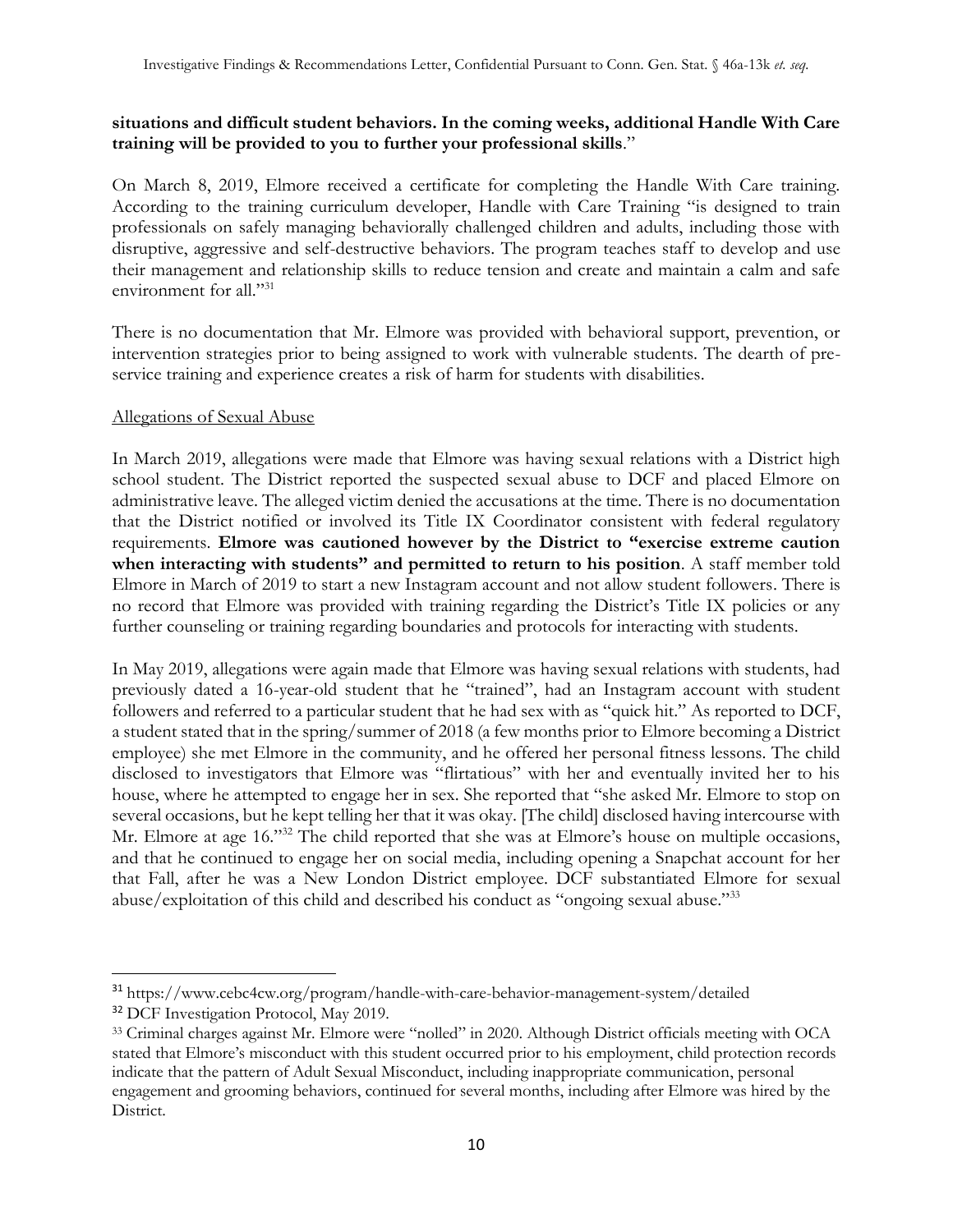Another student who was identified as possibly being involved with Mr. Elmore refused to engage in a forensic interview, and DCF did not confirm the allegations as to this student.

The May 2019 allegation of sexual abuse was substantiated by DCF, and Elmore was placed on the Central Registry. Elmore was advised by the District that he was not welcome back to the District for the 2019-2020 school year as "there have been some egregious occurrences not the least of which in taking pics of student in ISS and posting them on social media." He was terminated by the District on June 13, 2019.

## Mandated Reporting & Title IX Compliance

In March 2019 and May 2019, the District reported the suspected sexual abuse to DCF. However, at least one staff member was allegedly aware of the sexual relationship that Elmore was having with a student prior to the report made to DCF. A middle school teacher was charged with failure to report child abuse as a mandated reporter. According to reports, she was notified of the suspected abuse by Elmore but did not take steps to stop or report it.<sup>34</sup>

As stated above, there were no records (communications, investigatory notes, results of investigation) produced by the District confirming involvement of the Title IX Coordinator or a Title IX investigation into either allegation of sexual abuse or the District's compliance with Title IX requirements that it address the educational losses suffered by the victim and offer supportive services.

### **Hiring Practices**

The District provided documentation that it conducted a criminal background check and a DCF Registry check prior to hiring Elmore. There were no records produced by the District to confirm that it reached out to Elmore's former employer to inquire about his previous employment as required for any prospective employee who will have contact with children.<sup>35</sup>

Although not required by state law, OCA notes that Elmore had no previous work experience with disabled children, which highlights further the need for pre-service and in-service training as well as close supervision and accountability regarding his work with vulnerable students.

## CORRICHE GASKIN

Corriche Gaskin was originally hired by the District in March 2014 as a paraprofessional. On his application he listed two (2) previous employers: a residential treatment facility, as a childcare worker (2004 – 2009) and Hartford Lightning Basketball as a semi-pro player (2010 – current). At the time of his hire, Gaskin signed a statement that he had been convicted of a crime. He admitted to a felony possession of crack cocaine with intent to distribute and said it was a "poor choice." He provided two references with his application. One reference was from a former NLPS student whose children were coached by Gaskin. The other reference was from a DCF social worker, who claimed to be a friend of Gaskin.

<sup>34</sup> "*Courant Investigation: New London hired, promoted and allowed employees arrested in sexual assault investigation to work directly with children despite troubled past*," Emily Brindley, Hartford Court (August 23, 2019). The state decided not to prosecute the teacher and entered a "nolle" in the case against her.

<sup>35</sup> Conn. Gen. Stat. §§ 10-221d & 10-222c.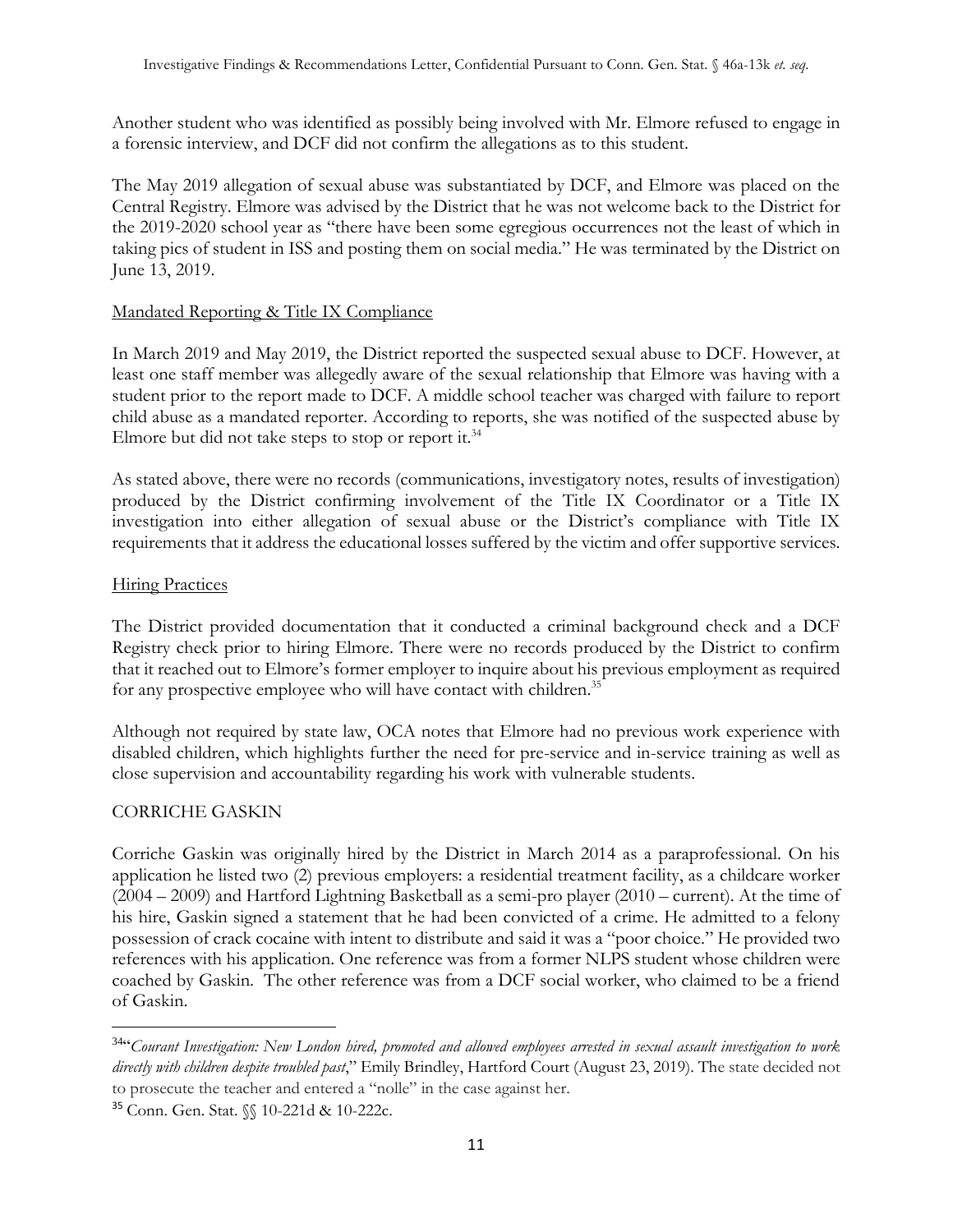Once he secured the position of paraprofessional, Gaskin quickly rose through the ranks at the District. In March of 2015, he became the School Suspension Coordinator at Bennie Dover Middle School. He was recommended for the position by Alison Burdick, the (now former) principal of the middle school. In November of 2015, he became the District's Climate Control Specialist. At that time, he was recommended by the Director of Special Services with the District.<sup>36</sup> Gaskin was also appointed by Alison Burdick to the Tuff & Buff Boys Fitness club (2015; 2016) and  $21<sup>st</sup>$  Century Enrichment Program (2017). Gaskin received a stipend for other roles he filled at the District, including Basketball coach (2015; 2016) and Event employee (2018).

On August 30, 2018, Gaskin was reassigned to Harbor Elementary School. The school record does not explain the reason for re-assignment.

### Sexual Abuse Allegations

On March 20, 2019, Gaskin was placed on administrative leave due to a report made to HR alleging that he sexually abused middle school students enrolled in the District, which allegation was reported DCF.

One student alleged that "in 7th grade Mr. Gaskin at Bennie Dover Middle School New London asked her if she wanted to 'go downstairs' to a secluded room in the middle school and showed her videos of him and a minor performing sex acts with him along with videos of him and other school staff engaging in sex acts. [The student] stated that she was uncomfortable with the videos. She stated that he also asked her for pictures or to engage in sexual acts with him and threatened to send other girls to beat her up if she did not comply. [The student] denies having complied."<sup>37</sup>

Investigative efforts by DCF included forensic interviews with two (2) students who made allegations of sexual abuse against Gaskin. One student shared with interviewers that on multiple occasions when she "got into trouble and had to go to Gaskin's office" he forced her to watch explicit sexual photos and videos on his school issued iPhone, some of which showed him sexually abusing children and having oral sex with adults. Another student asserted that when she was in the 8<sup>th</sup> grade, Gaskin came to her classroom and told her to come to his office, "although she didn't know the reason why." He then asked her to perform oral sex, which she did. She also reported that she was told by another student that Gaskin was having sexual relations with her at his home. One of the girls reported that Gaskin called her a "slut," and threatened her during these encounters. During one of the forensic interviews, one of the students was so emotional about the abuse that she was unable to verbalize her responses to the investigator's questions and had to hand-write her answers.<sup>38</sup>

DCF substantiated the allegations of abuse against Gaskin, and he was put on the Central Registry. Gaskin was formally charged with multiple crimes, including Sexual Assault 2nd Degree; Illegal Sexual Contact; Risk of Injury to Child; Illegal Possession of Child Porn 3<sup>rd</sup> Degree; Voyeurism with Malice; Disseminate Voyeurism Material and Risk of Injury to Child.

<sup>&</sup>lt;sup>36</sup> The former Director was put on administrative leave on May 3, 2019. She is no longer a District employee.

<sup>&</sup>lt;sup>37</sup> DCF investigation records.

<sup>38</sup> DCF substantiated allegation against Gaskin and placed him on the Central Registry for the sexual and emotional abuse of two children.38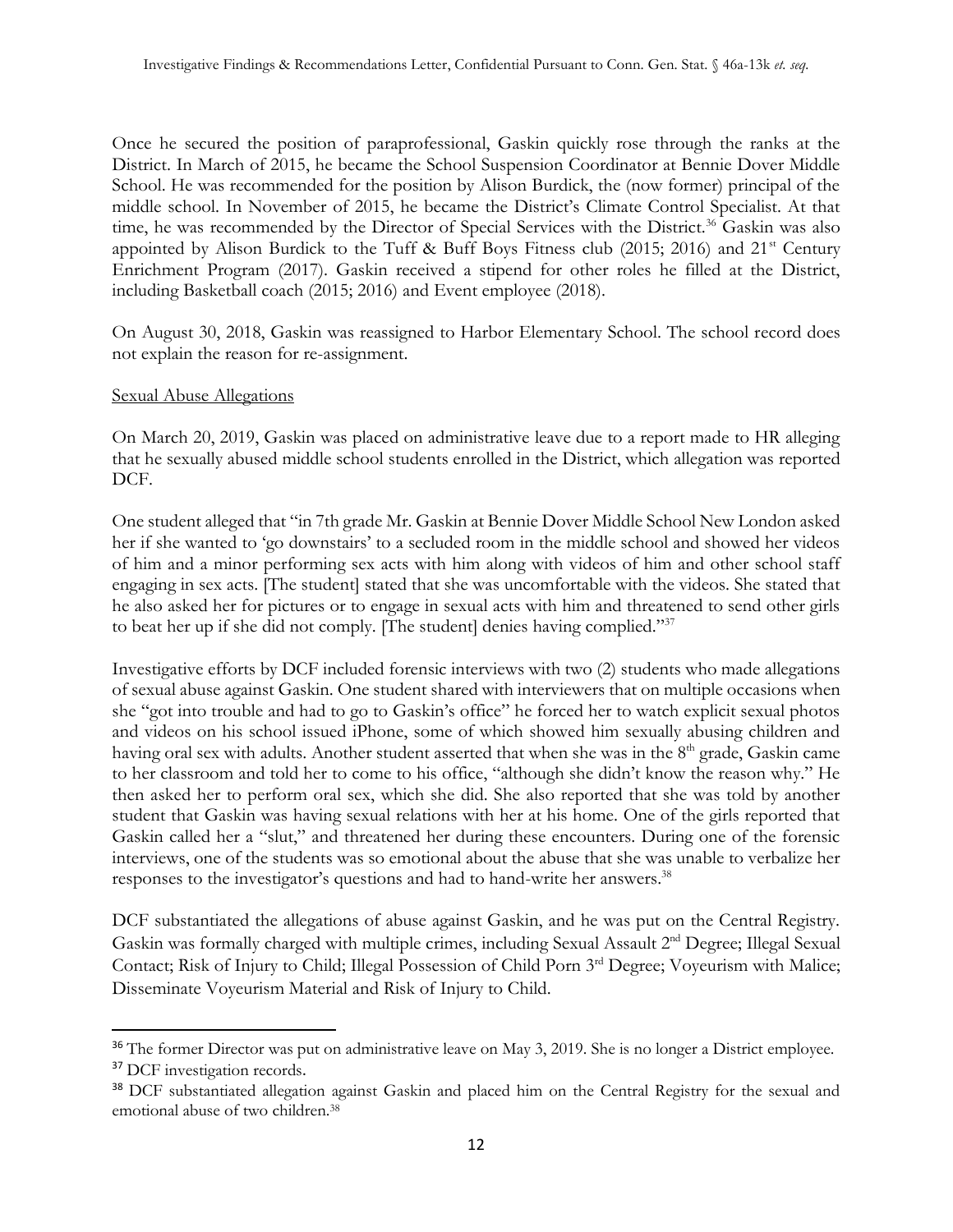On May 13, 2019, Gaskin was notified of the District that his employment was terminated due to his failure to appear at a pre-termination hearing.

## Mandated Reporting & Title IX Compliance

The suspected sexual abuse of students by Gaskin was reported to DCF.

However, there were no records (communications, investigatory notes, results of investigation) produced by the District to indicate any involvement of the Title IX Coordinator or a Title IX investigation into the allegations of sexual abuse. While the District recounted its cooperation with New London Police, federal Title IX guidance provides that "[a] law enforcement investigation does not relieve the recipient of its independent Title IX obligation to investigate the conduct. A recipient should not wait for the conclusion of a criminal investigation or criminal proceeding to conduct its own Title IX investigation."<sup>39</sup> Given districts' obligation to conduct human resource investigations and sexual harassment/misconduct investigations, they will benefit from clear protocols for coordinating activities where necessary for child welfare or law enforcement priorities. Memoranda of Understanding with local law enforcement and child welfare agencies, as well as effective communication protocols with such agencies, can help clarify and coordinate investigative activities and responsibilities shared by the district with local and state officials.

Regarding the Title IX requirement that the District address the educational losses suffered by the victims and their need for supportive services, the District provided information to OCA that "at the time of the allegations [they convened] a crisis team… The team met with the victim and family and initiated a [federal Rehabilitation Act Section] 504 meeting to address support for trauma. The District, in collaboration with the victim and family, immediately provided counseling and other services."

## **Hiring Practices**

It is unclear the extent of the District's state and national criminal history record check as to Gaskin. Gaskin signed a release for former employers to be contacted and an acknowledgment that applicants must "submit to state and national criminal history records checks." The District provided an employment "checklist" indicating that fingerprints were "on file." However there were no records submitted by the District to indicate what checks had been conducted or that Gaskin's previous employers had been contacted. While Gaskin did disclose to the District his previous conviction, that did not eliminate the requirement for a full state and national criminal history records check or negate the DCF background check.

If at any point during his employment tenure District administrators had contacted Gaskin's former employers, they may have learned that in 2008 there were allegations that Gaskin was abusing residents at a residential treatment facility for children and being unnecessarily rough with the residents and that the residents were afraid of him. Allegations included that he was inappropriately physical with several residents, brought one of his guns to school and pulled it out around the students and threatened residents that no one would believe them if they reported Gaskin. **Children in the treatment facility did not corroborate the allegations and Gaskin denied the charges, and DCF did not** 

<sup>39</sup> Jan. 6, 2016, Office for Civil Rights Findings Letter re: Central Bucks School District.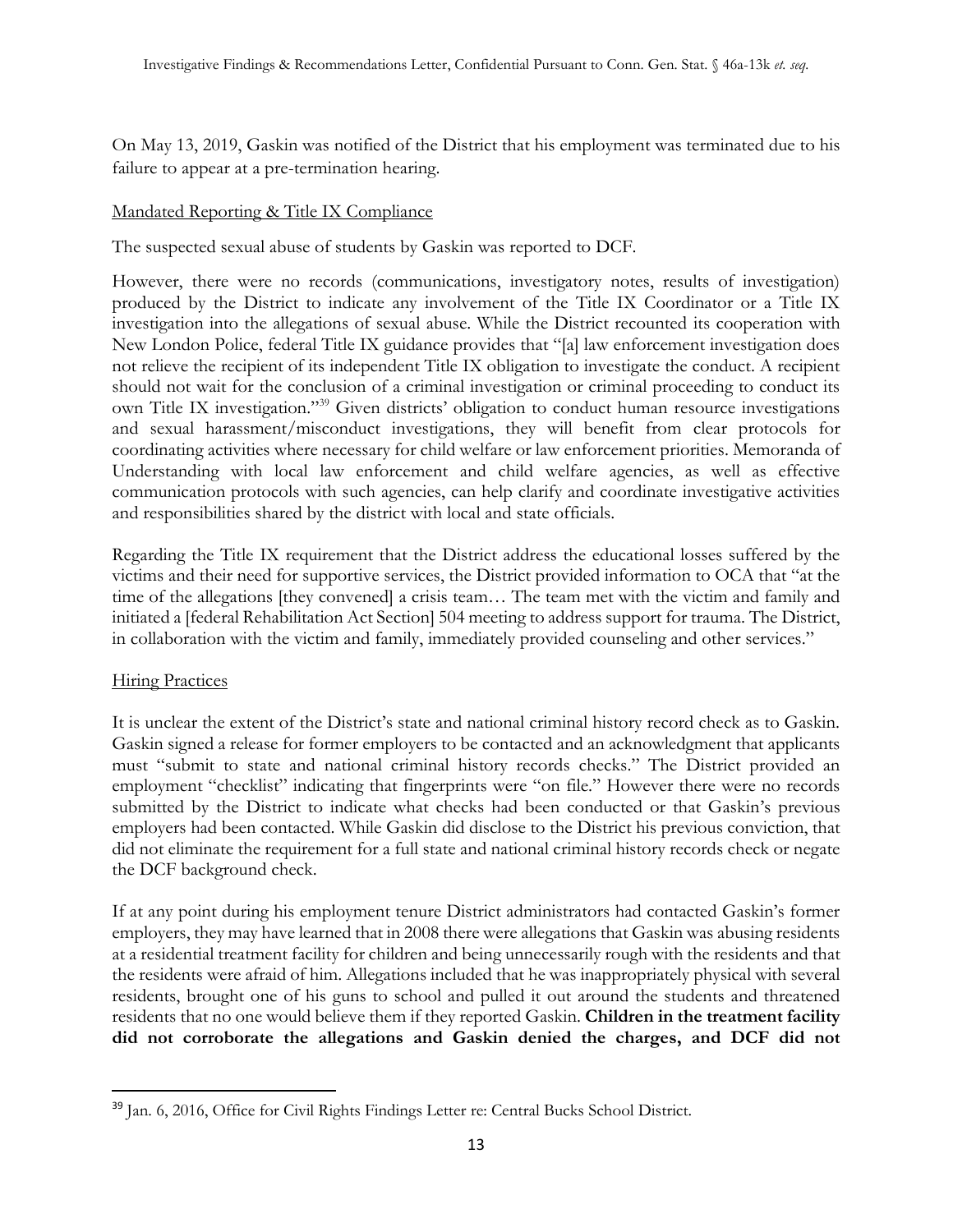**substantiate the allegations.** Gaskin left the residential treatment facility shortly thereafter. OCA is unaware of whether Gaskin was disciplined, terminated, or asked to resign by his former employer.

Gaskin acknowledged his criminal record of possession of crack cocaine with the intent to sell. He was placed on federal supervision in 2011 for three years. According to the New London Day, Gaskin also "faced state charges related to the illegal transfer of firearms… The charges apparently were dropped after the sentencing in the federal case."<sup>40</sup>

Gaskin did not possess the posted academic background for the position of District climate specialist.<sup>41</sup> Significantly, the position also required "conferencing with 9th grade students in small groups and individually . . . conducts social skills sessions with students after school . . . coordinates Check In Check Out (Tier 2 intervention) . . . tutoring/homework support . . . facilitate communication between home and school, and conduct home visits as needed." The position required individual interactions with students who have been identified as at-risk for dropping out of school, gang activity, substance use and other risky behaviors.

Gaskin appeared to spend time alone with students who were purportedly in need of additional help from supportive adults, which gave him unsupervised access to vulnerable children. Gaskin's position permitted him to spend unsupervised and undocumented time with students in which there were no clear mechanisms established to monitor his activities. It is not clear where there was any requirement that Gaskin's interactions with students be recorded, documented, summarized, and supervised in a systematic way, in part to account for his time and in part to ensure that his interactions with children were appropriate, productive and consistent with the expectations of his employment.

## **SYSTEMS FINDINGS**

## **MANDATED REPORTING & TITLE IX POLICIES & PROCEDURES**

The District's mandated reporting policy (5141.4), which was approved on March 22, 2012, is comprehensive and consistent with state law. In line with best practices, it also includes a training component and relevant indicators of abuse/neglect, including historical, physical and behavioral indicators. However, OCA's review of child welfare records pertaining to New London High School and Bennie Dover Middle School over a multi-year period raised concerns about compliance with mandated reporting requirements by educators/school staff. DCF also documented "Program Concerns" during its Gaskin investigation, writing that "It is also troublesome that this investigation uncovered several incidents where staff at [the middle school] who were deemed responsible for children's safety and wellbeing were engaging in inappropriate activities within the school setting."<sup>42</sup>

<sup>40</sup> Hartford Courant.

<sup>41</sup> The School Climate Specialist position required a B.A. degree, which Gaskin did not have.

<sup>42</sup> DCF's investigation record includes concerns about adults having sexual relations, including filmed relations, on school property. During a meeting with OCA to review draft findings from this report, District leadership indicated a lack of awareness of DCF's Program Concerns, which are contained in the full investigative report prepared by DCF and submitted to the District at the close of the Gaskin investigation. In follow up, District leadership indicated that they do not always receive a full copy of the completed DCF investigation, inclusive of Program Concerns. DCF's legal director reported to OCA that it is the practice and policy of DCF to send the completed "investigation protocol" to the Superintendent of schools. OCA will continue to review any concerns related to this issue.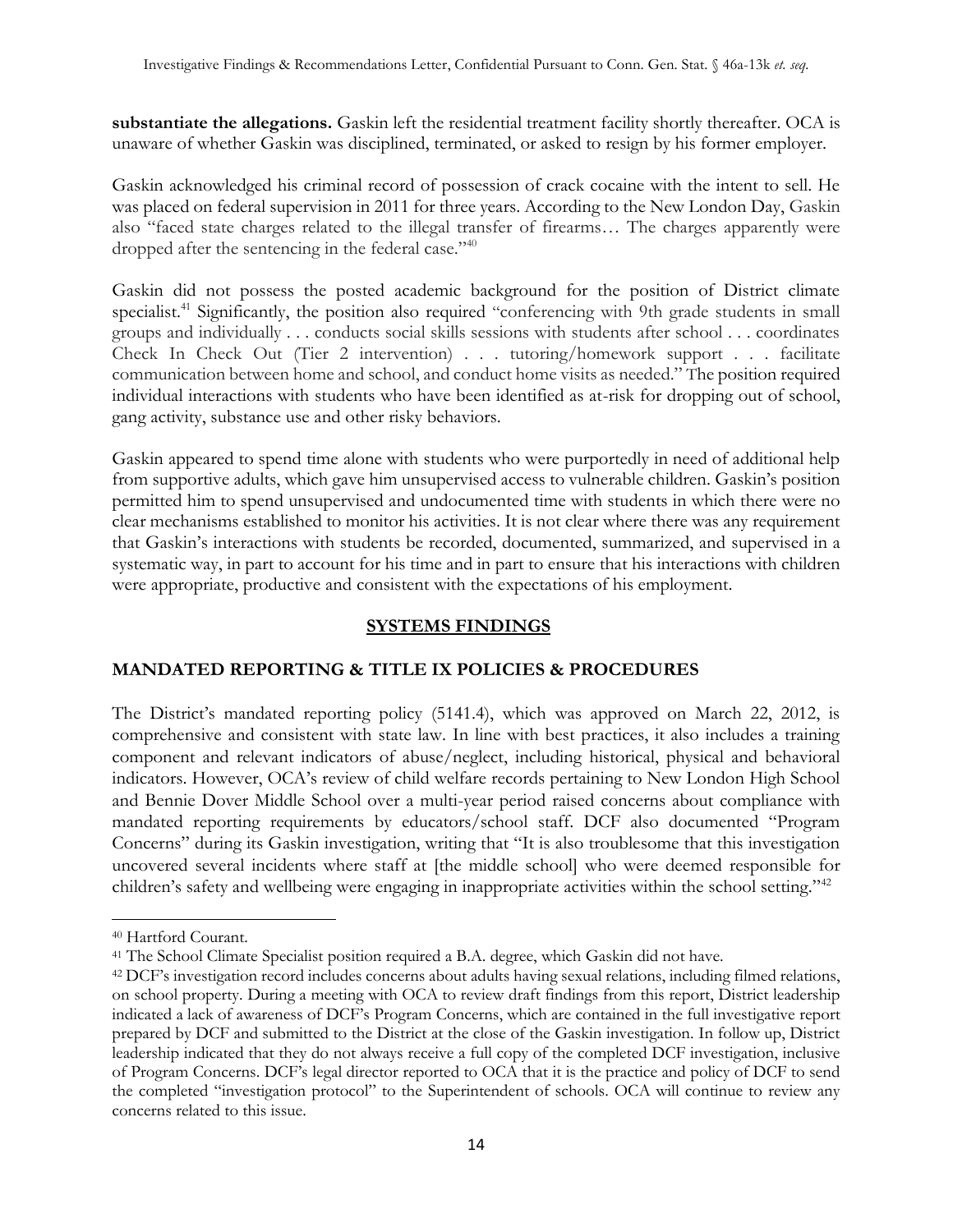OCA found that the District's Title IX compliance framework was historically deficient in a variety of ways, including a dearth of information and training for staff, youth, and parents regarding grooming and Adult Sexual Misconduct. The District's Title IX policy (4000.1) reviewed by OCA addresses employer/employee interactions but does not address adult-student interactions. The policy does not include any reference to or examples of Adult Sexual Misconduct as recommended by the federal Office for Civil Rights. The policy references a Compliance Officer but does not identify the District's Title IX Coordinator/s.

The District's "Parent/Guardian Handbook" includes a Sexual Harassment/Title IX provision that does address adult/child interactions, provides examples of sexual harassment, and provides information on how to make a misconduct complaint. Though the Handbook mentions "administrators" and a Title IX Coordinator as individuals who can receive concerns, the Handbook does not identify these personnel by name or provide contact information. The Handbook identifies resources outside of the District, including a former State Department of Education Title IX Coordinator, the [now defunct] Permanent Commission on the Status of Women, and the Connecticut Women's Education and Legal Fund. The section of the Parent/Guardian Handbook, which includes the heading "Where Should I Go to Get Help?" does not identify a specific point-person in the District for complaint, support and follow up. A separate "Student Handbook" reviewed by OCA does not include information on Adult/Student sexual harassment or other forms of Adult Sexual Misconduct.

Other documents produced by the District for OCA identified that as of 2019, there was a "District Title IV [sic] coordinator." The District produced a list of Title IX Coordinators at each school.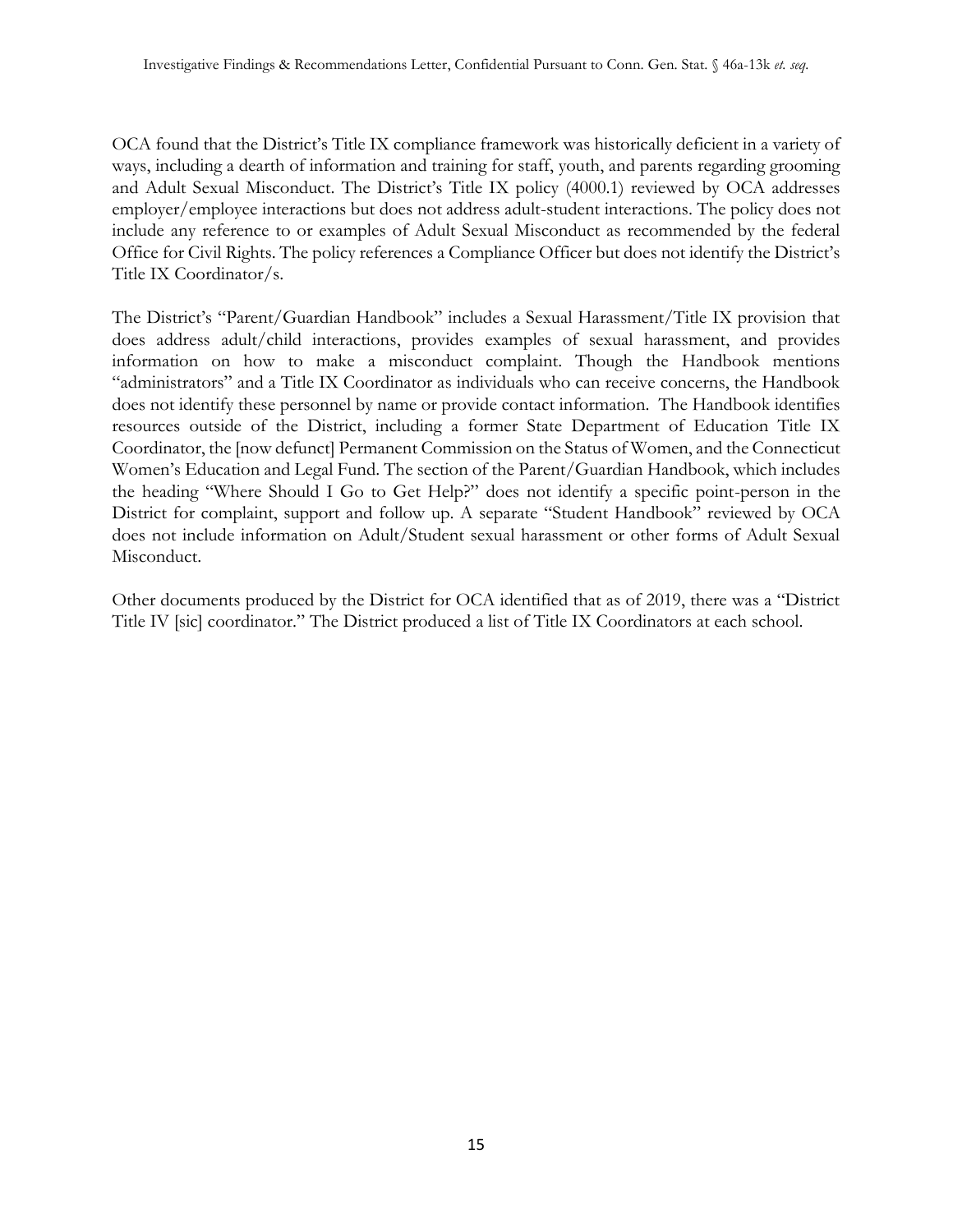### **ADULT SEXUAL MISCONDUCT**

The range of behaviors that may be considered Adult Sexual Misconduct (from inappropriate to illegal) underlines the importance of clear policies and procedures that document the responsibilities of specific staff members for preventing ASM or the appearance of ASM. In many cases, behaviors that are considered ASM are subject to interpretation; therefore, these 'gray areas' should be clearly spelled out in school and school district policies. Examples of gray areas that might be addressed by schools and school districts include the following:

- Settings for and frequency of after-school interactions with students
- Boundaries to use when traveling out of town for sports or other competitions
- Contact, touching, and hugging
- Appropriate social media interactions

• Personal cards, notes, and

OCA requested information regarding a list of all reports made in the last three (3) years regarding adult harassment of students in the district, and no responsive information beyond Elmore and Gaskin was provided. Multiple reports of suspected abuse/neglect made to the DCF Careline in the last several years contained allegations that should have been reported to a District Title IX Coordinator, but no record of such involvement was produced by the District or referenced in child welfare investigative reports.

The District provided OCA with a listing of policies that were in the queue to be updated, which included "sexual discrimination/harassment of student."

With respect to Title IX training, the District provided email documentation referencing Title IX trainings and/or presentations. However, the documentation did not clearly outline and describe what Title IX curriculum was used, how often, and who participate/d in the training. No information was provided regarding training for students on Title IX/sexual harassment/grooming behaviors. Most of the information provided to OCA was contained in emails, and the District did not produce a District-level or building-level Title IX report detailing compliance activities, including complaints addressed and prevention/training activities.

For abuse/harassment prevention policies to be meaningful and effective, they must be supported with comprehensive and regular training for administrators, teaching staff/support staff, students and parents and guardians. These trainings must specifically address sexual abuse prevention, grooming, parents and guardians. These trainings must specifically address sexual abuse prevention, grooming,<br>Adult Sexual Misconduct, use of social media/technology/electronic communication, access to the school's Title IX coordinator and other supportive adults, and the unique needs and risks for children with disabilities.  $\frac{1}{1}$  in  $\frac{1}{1}$  interaction before, use of so

# **THE DISTRICT'S SEXUAL ABUSE PREVENTION CURRICULUM**

The District produced information about the training curriculum facilitated by Safe Futures, a local domestic violence prevention and social services agency, regarding prevention of child sexual abuse and prevention, and facilitated in schools throughout the District, including middle and elementary schools. The training covers many important topics such as healthy boundaries between students and between staff and students.

## **VULNERABLE POPULATIONS: "AT-RISK" AND DISABLED STUDENTS**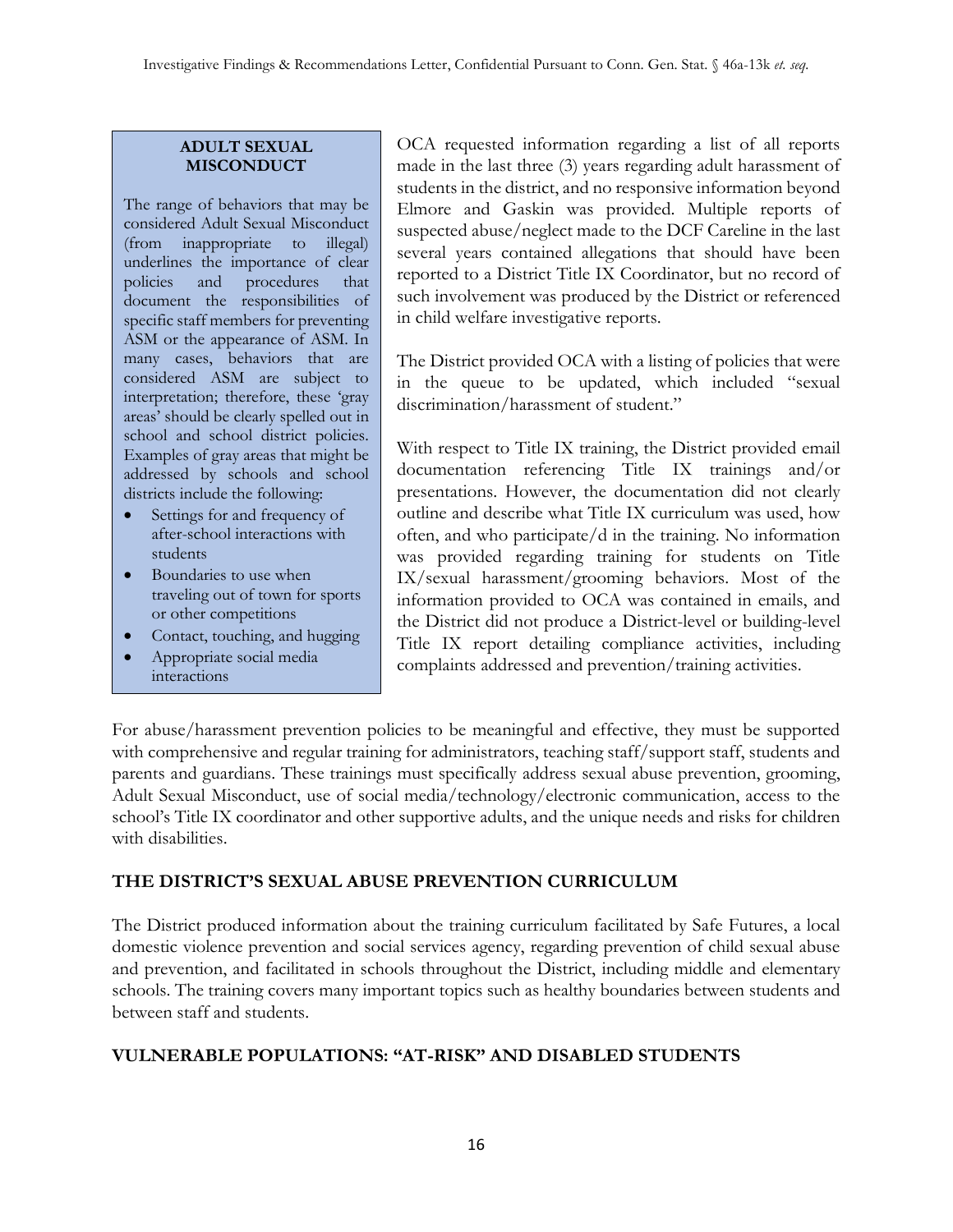District materials regarding training, harassment policies, and sexual abuse prevention curriculum did not directly speak to the unique needs and vulnerabilities of children with disabilities and other children who are at heightened risk of abuse and neglect, such as children identified with behavioral health needs, and children who identify as LGBTQ. These omissions are particularly relevant in this case review as one of the alleged perpetrators, Corriche Gaskin, *by design of his position,* had one-on-one access to children who he identified as having support needs or

The American Academy of Pediatrics warned in a 2021 Clinical Report on the Maltreatment of Children with Disabilities, "Children with disabilities are a vulnerable population at increased risk of child abuse and neglect and therefore merit special attention to reduce this risk."

otherwise requiring intervention from him. In his role as the undefined "Climate Specialist," he had unique and unsupervised access to children, including children with mental health and behavioral health support needs. Mr. Gaskin's lack of qualifications for the position, and ultimately the lack of training and supervision and parameters for appropriate employment conduct, including under what circumstances, and with what documentation Mr. Gaskin could and should be meeting and documenting meetings with children, provided significant opportunity for him to coerce and victimize students.

**Children with disabilities are more likely than their non-disabled peers to experience abuse and neglect. They are more likely to be seriously harmed by child abuse. Children with behavioral health conditions who were maltreated before age 3 were 10 times more likely to be maltreated again … They are often not fully protected by the systems that were created to protect children from abuse/neglect.<sup>43</sup>**

Certain types of disabilities are associated with different forms of abuse. Children with behavioral difficulties, including some of the children identified by Corriche Gaskin and the school district as children in need of intervention, are at a greater risk for physical abuse. According to the AAP:

**Children with disabilities may be unintentionally conditioned to comply with authority, which could result in them failing to recognize abusive behaviors as maltreatment. Children with disabilities are often perceived as easy targets because their intellectual limitations may prevent them from being able to discern the experience as abuse and their impaired communication abilities may prevent them from disclosing abuse.<sup>44</sup> In addition to physical abuse and neglect, children with disabilities are at an increased risk for being sexually abused. [One research study found that] children with disabilities are at 3 times the risk of sexual abuse compared with typically developing peers. The children with the greatest risk of abuse were children who had special education classroom supports. One-half of these abused children were victimized by peers, and one-half were victimized by school personnel.<sup>45</sup>**

<sup>43</sup> Source: Prevent Child Abuse America, Virginia Chapter Preventing Sexual Abuse of Children with Disabilities, citing U.S. Dept. of Health & Human Services 2004 study; Sedlick et al, (2010), and Jaudes & Mackey-Bilaver, (2008).

<sup>44</sup> Id.

 $45$  Id.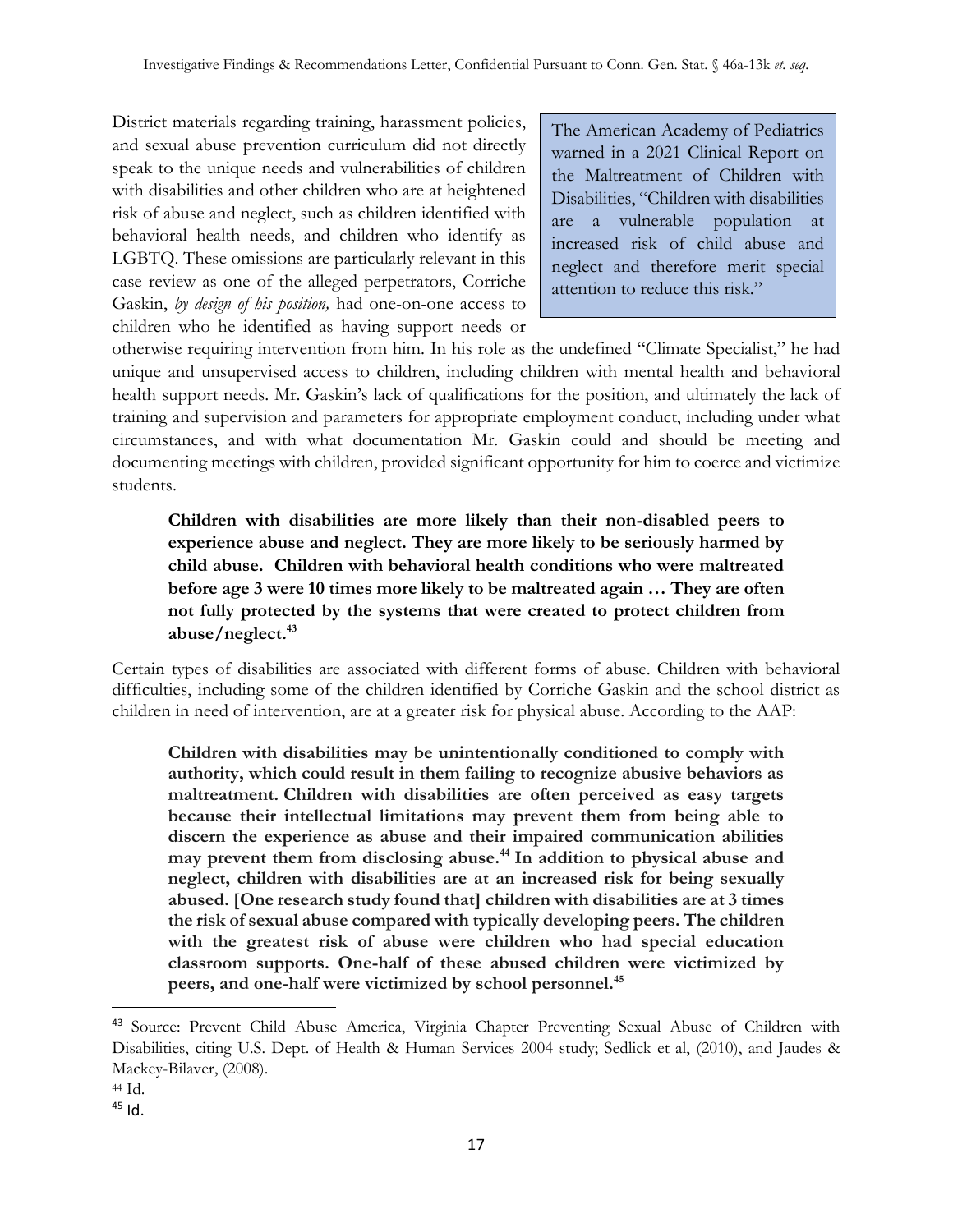The AAP 2021 findings and recommendations included:

**Multiple factors have been found to contribute to this increased rate of sexual abuse in children with disabilities, including the increased number of caregivers that children with disabilities encounter and limited access to information and training on personal safety and sexual abuse prevention.Parents support education on human sexuality but are uncertain of how this topic should be presented to their child with IDs or communicative or motor disabilities.**

**In-service training for CPS and adult protective service workers, law enforcement professionals, health care professionals, child-care providers, early childhood educators, teachers, and judges is crucial, and protocols are necessary for the identification, reporting, and referral of all cases of suspected child maltreatment in all schools, programs, and institutional settings.** 

Students and staff should receive training and education that specifically address the unique vulnerability of students with disabilities to abuse and neglect. Students with disabilities need to, where able, recognize if they are being victimized by an adult and know how to take steps to protect themselves and report the abuse.

Staff must know to identify, and report concerns on behalf of vulnerable children who are dependent on adults to care for them and who are unable or less able to seek help. Codes of conduct should specifically address the different needs and interactions that certain students with disabilities may have with staff members. Districts should have clear protocols for when an employee/contractor/volunteer may be alone with a student, what must be documented regarding the interaction, and what supervision protocols must be brought to bear. Districts must also pay attention to the physical plant considerations to ensure that individual interactions between adults and vulnerable students are not taking place in isolated, poorly lit, less supervised sections of the building. Districts must take care to balance the need for confidentiality and student privacy, where needed, with the importance of transparency and supervision.

Districts must also pay special attention to the needs of other groups of children at higher risk for maltreatment, including children who are English Language Learners and children who are gay, lesbian, bisexual, or transgender. District policies and methods for reporting must be available to students who are not primarily English speaking, are communication impaired, or who have a heightened distrust of reporting.

## **RECOMMENDATIONS**

The OCA notes that the recommendations provided in this letter should be considered alongside the previous recommendations made in its October 4, 2019, status update letter to Mayor Passero. The OCA also credits the District for the work it has already undertaken consistent with several of the recommendations outlined below. A summary of the District's initiatives, implemented to date, is attached to this Findings Letter.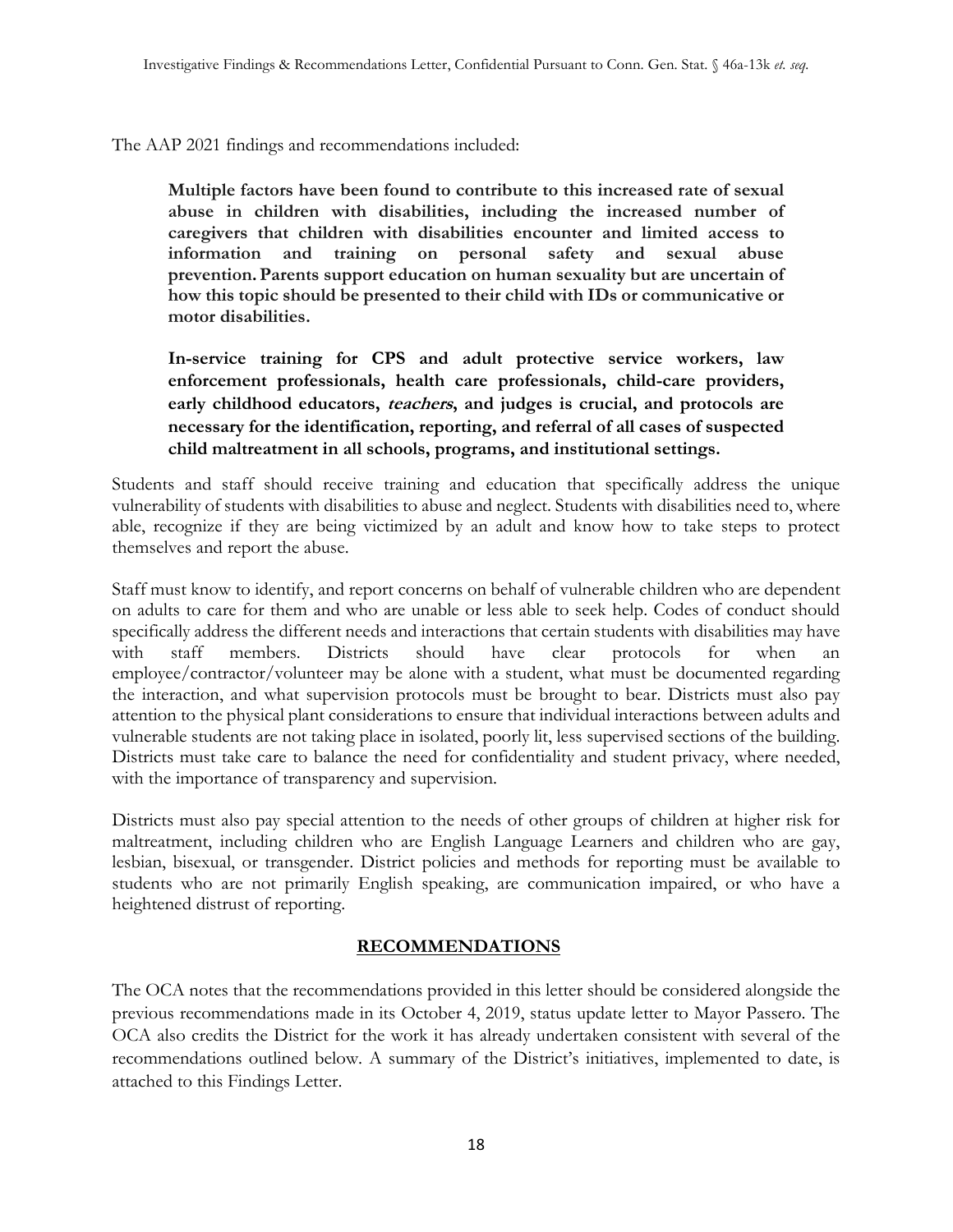# **Districts Must Develop Policies and Protocols That Specifically Address Adult Sexual Misconduct in Schools**

The OCA recommends that the State Department of Education, with input from DCF and subject matter experts on abuse prevention, including experts on the prevention of maltreatment for children with disabilities, establish model misconduct prevention policies, accountability measures, and a mechanism for tracking abuse prevalence to ensure effective local school district implementation of child abuse prevention and Title IX compliance frameworks.

- ➢ **Working group**. As appropriate and necessary follow up to the issuance of the federal technical assistance to states, SDE should convene a working group to help develop specific guidelines, support, and expectations, inclusive of model protocols and policies, for school districts regarding Adult Sexual Misconduct. The working group should integrate this guidance with SDE's 2016 Sexual Assault and Abuse Prevention and Awareness Program Guidelines. The goal of comprehensive guidance would be to help districts align state and federal law requirements with best practices regarding school climate and social emotional learning.
- ➢ **Require Training on Adult Sexual Misconduct.** The state legislature should consider requiring Adult Sexual Misconduct awareness and prevention training as part of the framework for educator pre-certification training and ongoing professional development.

# **In constructing a comprehensive sexual abuse prevention toolkit, the SDE and school districts should consider the following**:

- ➢ The U.S. Department of Education recommends that school districts create clear, written policies regarding Adult Sexual Misconduct, and that these policies be posted and widely disseminated to parents, district leadership, staff, youth, and volunteers. District codes and protocols must specifically address and define grooming behaviors, both sexual and non-overtly sexual.
- ➢ School districts policies should directly address permissible and impermissible relationships between staff and students, including descriptions of educationally appropriate touching, limitations on closed-door, after-hours activities with only one student, leisure time with students, transportation rules and electronic communication.

*Policies must find a balance between "encouraging positive and appropriate interactions and discouraging inappropriate and harmful interactions."<sup>46</sup> It is important that district policies and trainings recognize need for healthy interactions between adults and students.* 

<sup>46</sup> U.S. Centers for Disease Control, *Preventing Child Sexual Abuse Within Youth-Serving Organizations*, *Getting Started on Policies and Procedures* (2007) at 9 (CDC Guide). Found on the web at:

https://www.cdc.gov/violenceprevention/pdf/preventingchildsexualabuse-a.pdf.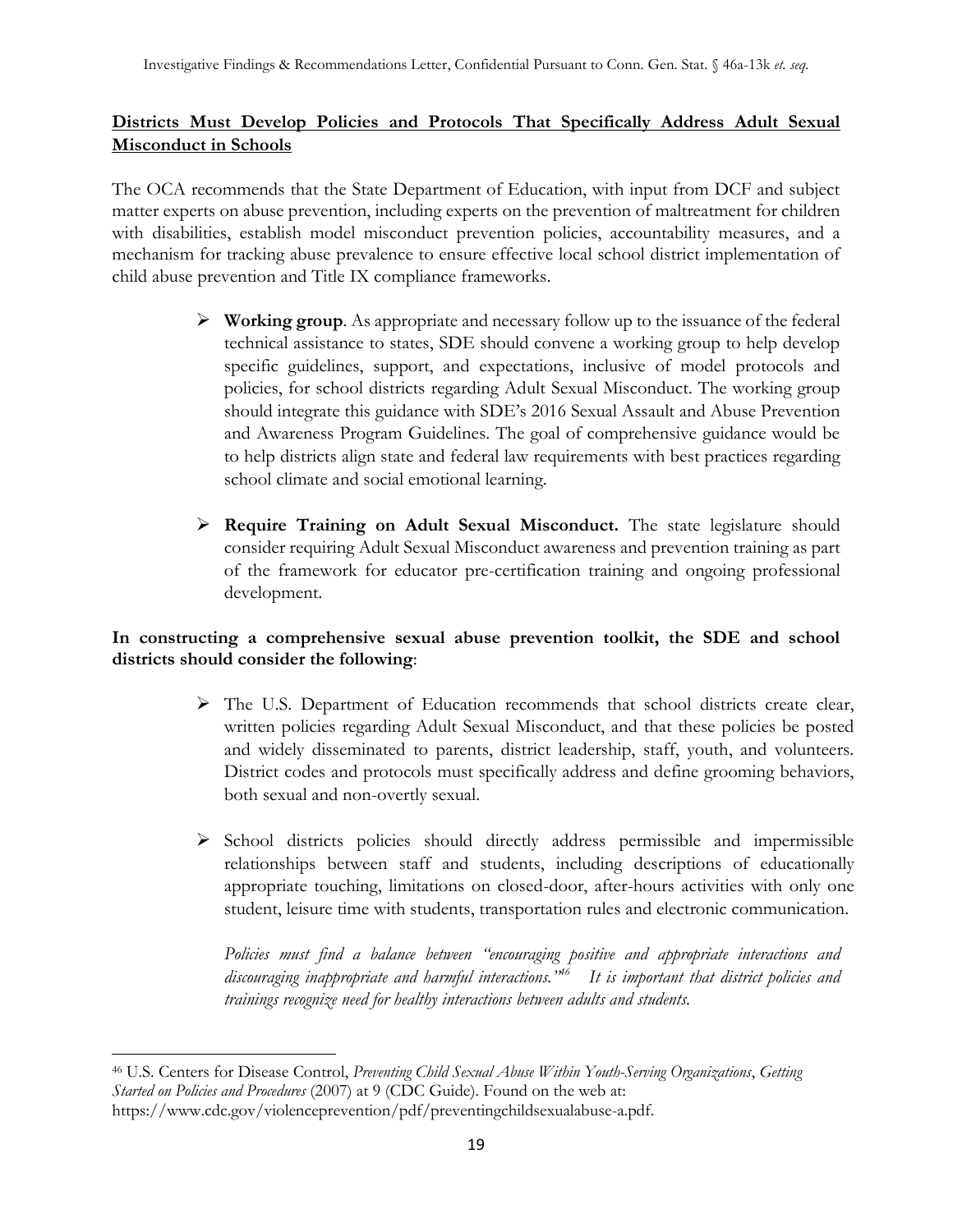- $\triangleright$  USDE, referencing the National Center for Missing & Exploited Children, has not recommended that districts adopt highly restrictive policies regarding student and staff's use of online technologies in schools, observing that schools "play a critical role in ensuring that students know how to use these valuable tools safely and effectively."<sup>47</sup> District policies, informed by teachers, administrators, students and parental input, must include cyber security, cyber safety, and personal use guidelines. USDE notes that specific cyber policies, along with training and mentoring, "are particularly important for young teachers, who may have less traditional concepts of privacy and professional boundaries."<sup>48</sup> A model policy may spell out when messages can be sent to individuals versus groups, how communications with students must be logged, ensuring media availability to superintendent and parents, and how to respond to students that ask for personal support and attention or counseling.
- ➢ Noting that everyone "must understand the damage caused by a false complaint," USDE recommends that district policies and training specifically address the reality of false allegations and misinterpreted conduct, and spell out disclosure, confidentiality and due process rules.<sup>49</sup>
- ➢ Additional human resource training may be necessary for school districts that rely on building principals, rather than a Human Resource department, to implement appropriate staff responses and professional development.

# **District Policies and Training Must Specifically Address the Heightened Risk of Victimization for Highly Vulnerable Students**

- ➢ Districts should ensure that students with disabilities have meaningful access to all aspects of the district's abuse/harassment prevention system. District policies and practices must specifically address the unique vulnerability of students with disabilities to abuse and neglect, as research shows that such students are at statistically greater risk of maltreatment.
- $\triangleright$  Districts must also ensure that training and information is available to students with limited English language proficiency and their families.
- ➢ District policies must specifically address the risks to gay, lesbian, bisexual, and transgender children. The USDE technical assistance manual for states references "[a] survey of middle school and high school students ages 13 and older … [which] found that children who are lesbian, gay, bisexual, transgender, or question their sexual identities sometimes hesitate to report ASM, believing that the incidence of

<sup>47</sup> Id. at 40.

<sup>48</sup> Id. at 41.

<sup>49</sup> Id. at 13.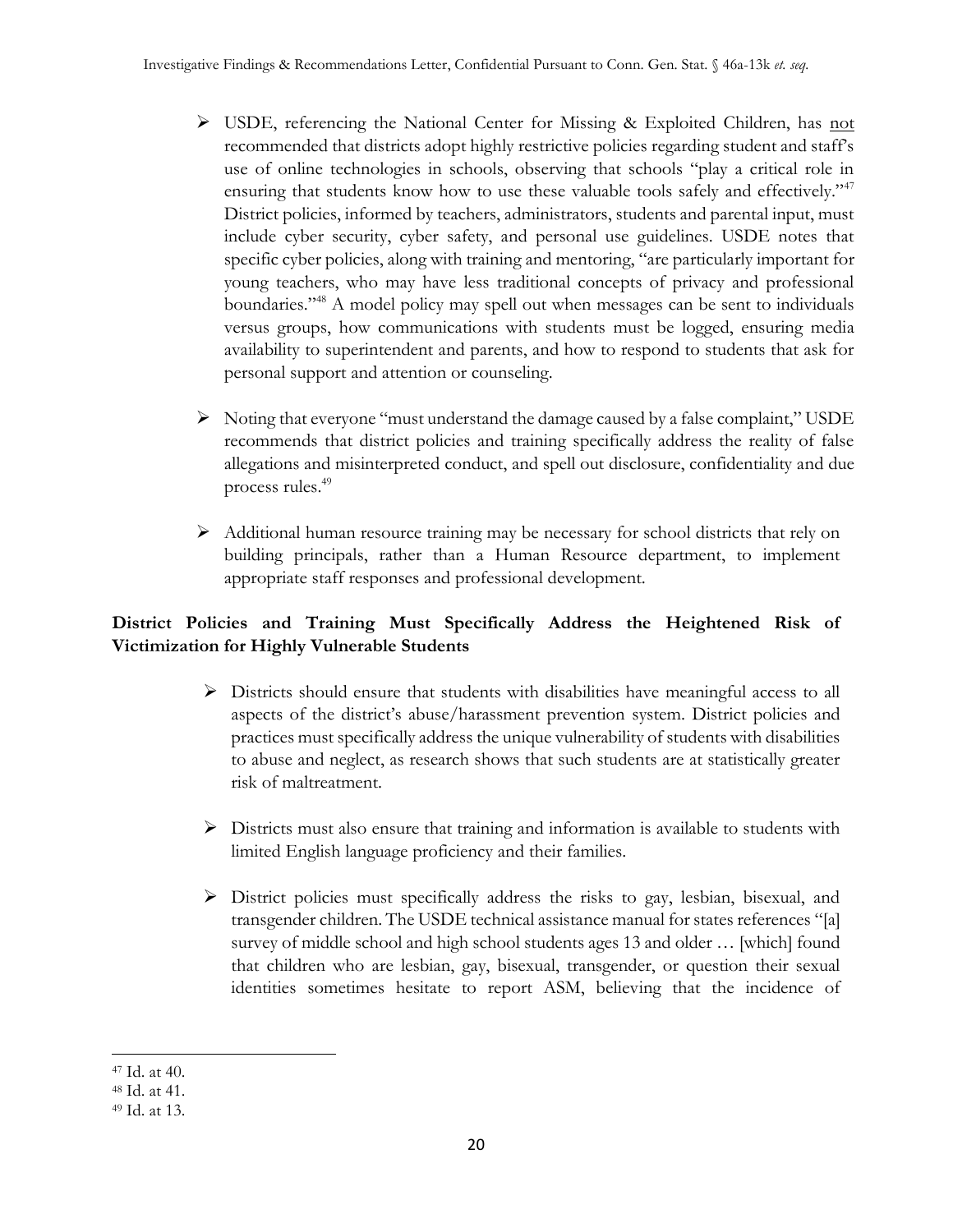homophobia among school personnel will prove to be an insurmountable barrier to getting help."<sup>50</sup>

# **Districts Must Have Rigorous Background Checking/Hiring and Supervision Protocols for Adults who will Interact with Children, Paying Special Attention to Individuals Working with Disabled or Otherwise Vulnerable Students**

- ➢ Districts must ensure appropriate referral checks for individuals working directly with students.
- $\triangleright$  Districts must provide preservice and ongoing training to individuals working with students who have disabilities, whether developmental, psychiatric or behavioral, regarding the provision of research-based individualized supports and services and the risks of maltreatment to people with disabilities.
- ➢ Districts must ensure that employment and supervision responsibilities are clear for staff working with disabled or otherwise vulnerable students, and that interactions between adults and students are documented, reviewed, and appropriately supervised and evaluated.
- ➢ Districts should consider the use of cameras to record activities in learning environments and transportation vehicles primarily used for children with disabilities, particularly children whose ability to report maltreatment is developmentally impaired.
- ➢ Districts should work with community experts and individuals with lived experience to support and audit policies regarding education and protection of students with disabilities.

# **Districts Must Have Multiple Reporting Access Points for Students**

 $\triangleright$  Students must know where to go and who to talk to if they have a concern about abuse or harassment. Districts should ensure they have *multiple* developmentally appropriate access points for students, depending on age and communication ability, to report questions or problems to district personnel, a district or community-based ombudsperson, or to an outside agency like DCF. Because youth may be more likely to tell a trusted adult in their family or community about a problem at school, community and family members should also be provided information regarding how to report concerns to district personnel, leadership or DCF. *Distribution of a handbook alone will not suffice.*

# **District Trainings Regarding Abuse Prevention/Response and Title IX Must Be Comprehensive, Ongoing, and Offered to All Stakeholders in the School Community, Including Parents and School Board Members**

➢ USDE recommends that comprehensive training should be provided to help school community members, including contracted providers and volunteers:

<sup>50</sup> Id. at 10.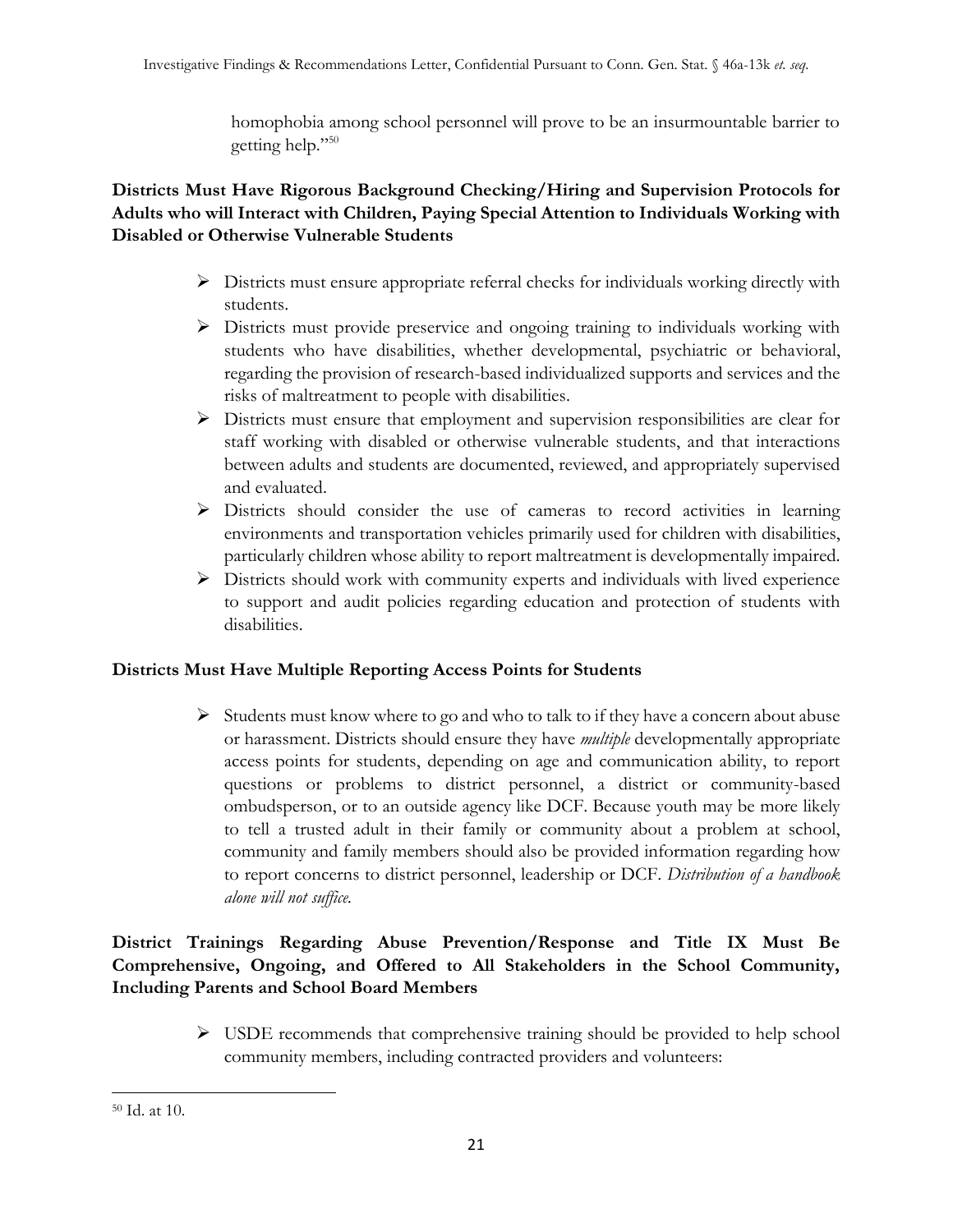- 1. Recognize appropriate and inappropriate behaviors in their interactions with students;
- 2. Identify the early warning signs of ASM effects in children;
- 3. Detect the patterns of ASM behavior in adults;
- 4. Respond appropriately when an ASM incident is suspected; and
- 5. Follow the school's policies and procedures for reporting ASM, which must be consistent with state laws and general counsel guidance.<sup>51</sup>
- ➢ Students, families, and Board of Education members should be offered meaningful training and information regarding the District's Title IX policies and state-required sexual abuse prevention framework, including the purpose of such policies as well as avenues that students or adults can take to report concerns and receive support. Parents should be provided age-appropriate tips for talking to their children about sexual misconduct as well as tips for online safety, such as *Keeping Kids Safer on the Internet: Tips for Parents and Guardians*. <sup>52</sup> Students should understand common patterns of behavior for adults who are interested in grooming students. Students should be provided meaningful examples and scenarios of concerning conduct and how to report. Gray areas should be specifically addressed in trainings. All students should receive information about online safety.
- ➢ Training should be "scenario-based to give participants opportunity to practice responses."<sup>53</sup> Training should contemplate concerning behaviors by adult outside of school and within the school community. *A 2014 U.S. GAO report found that only 11 states provided training on appropriate and inappropriate behavior by school personnel towards students.<sup>54</sup>*
- ➢ Training for educators and school staff should be designed to overcome and address challenges to reporting, such as the cognitive dissonance individuals may experience that prevents them from believing a colleague or other familiar adult may be engaging in sexual misconduct. Trainings should use statistics, current events and actual case examples to address the phenomena of denial.<sup>55</sup> Training must address the biggest barrier of staff not being sure *when* to report. Again, clear and specific codes of conduct, integrated into staff training, can assist with overcoming this barrier.

<sup>51</sup> USDE Guide, *supra* Note 2, at 29.

<sup>52</sup> Id. at 33. Online safety training available at [www.onguardonline.gov/topics/protect-kids-online.](http://www.onguardonline.gov/topics/protect-kids-online)

<sup>53</sup> GAO Report, *supra* Note 4, at 23. The GAO noted that one school district developed an online, interacting training course on preventing adult sexual misconduct with students and that the training will be required for all staff, including bus drivers and cafeteria workers and volunteers. The training includes scenarios depicting questionable interactions between school personnel and students, "gray area behaviors" such as a teacher being alone with a student in a room, and other context-dependent situations. GAO at 24.

<sup>54</sup> Id. at 23.

<sup>55</sup> CDC Guide, *supra* Note 73, at 29.